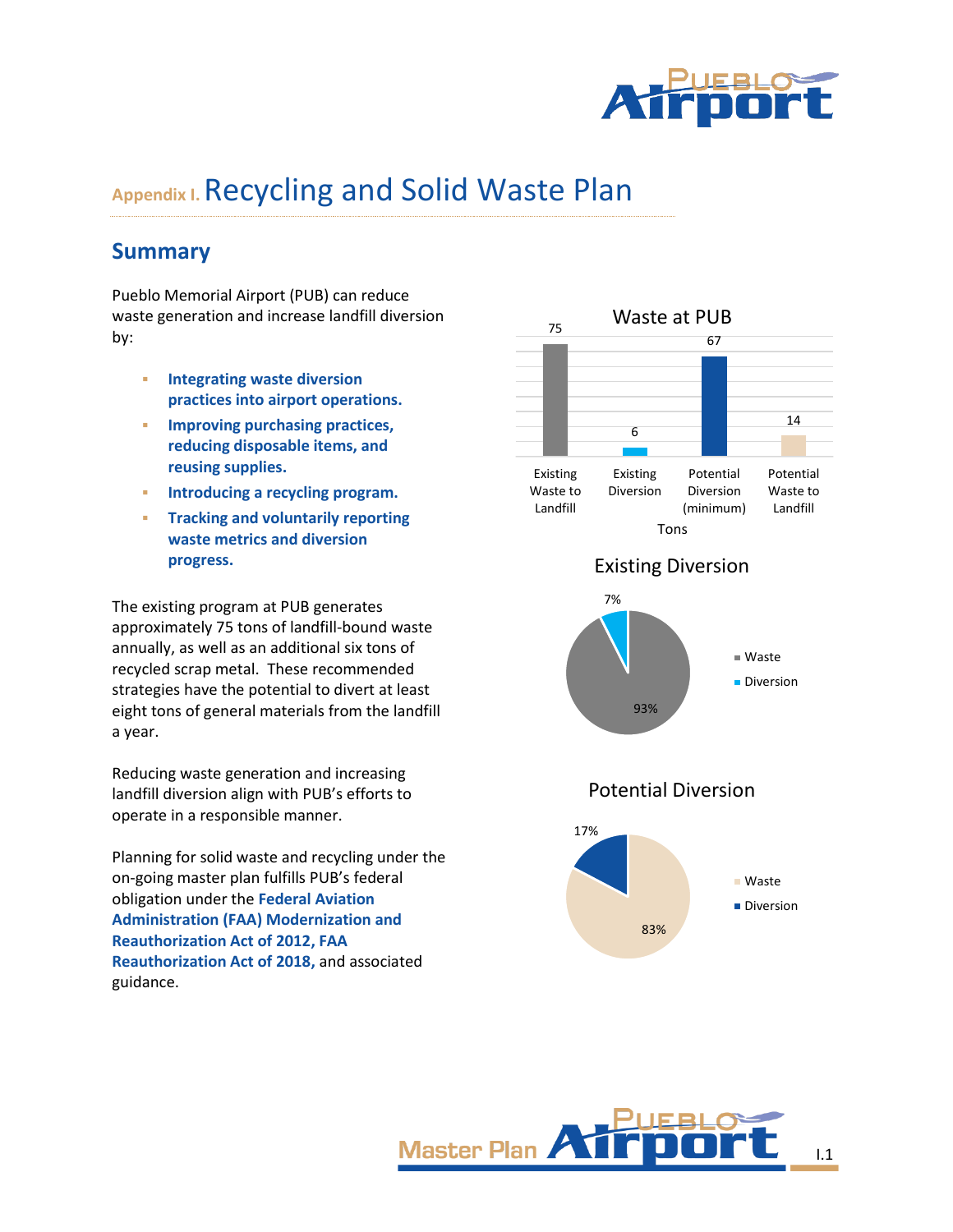## **Recommendations**

The following recommendations to improve waste management at PUB include waste reduction, reuse, and recycling strategies. Evaluation for each recommendation considered estimated relative cost and diversion potential; the suggested implementation time frame; and noted alignment with best practices or standard programs. **[Table 1](#page-1-0)** shows the key for quick comparison of the impact of each recommendation on diversion.

### <span id="page-1-0"></span>**Table 1: Recommendation Key**

| <b>ITEM</b>                                    | <b>ICONS</b>                |                                      |                            | <b>SIGNIFICANCE</b>                                                                             |  |  |  |  |  |
|------------------------------------------------|-----------------------------|--------------------------------------|----------------------------|-------------------------------------------------------------------------------------------------|--|--|--|--|--|
| <b>Relative Cost</b>                           | S                           | S                                    | S                          | Low cost                                                                                        |  |  |  |  |  |
|                                                | S                           | S                                    | Ŝ                          | Medium cost                                                                                     |  |  |  |  |  |
|                                                | \$                          | \$                                   | \$                         | High cost                                                                                       |  |  |  |  |  |
| <b>Estimated Diversion</b><br><b>Potential</b> | ० क                         | 而                                    | Ŵ                          | Low diversion potential                                                                         |  |  |  |  |  |
|                                                | 面                           | 而                                    | $\hat{m}$                  | Medium diversion potential                                                                      |  |  |  |  |  |
|                                                | 面                           | 面                                    | 面                          | High diversion potential                                                                        |  |  |  |  |  |
| <b>Suggested</b><br><b>Implementation Time</b> | $\bigodot$                  |                                      | $\bigcap$                  | Short range (<1 year)                                                                           |  |  |  |  |  |
| <b>Frame</b>                                   | $\left(\mathfrak{t}\right)$ | $\left(\bigcup_{i=1}^{n} a_i\right)$ |                            | Medium range (1-3 years)                                                                        |  |  |  |  |  |
|                                                | $\left(\frac{1}{2}\right)$  |                                      | $\left(\frac{1}{2}\right)$ | Long range (3+ years)                                                                           |  |  |  |  |  |
| <b>Alignment</b>                               |                             | BMP                                  |                            | <b>Best Management Practice</b>                                                                 |  |  |  |  |  |
|                                                |                             | TRUE                                 |                            | <b>BMP and Total Resource Use and Efficiency</b><br><b>(TRUE)</b> Certification program element |  |  |  |  |  |

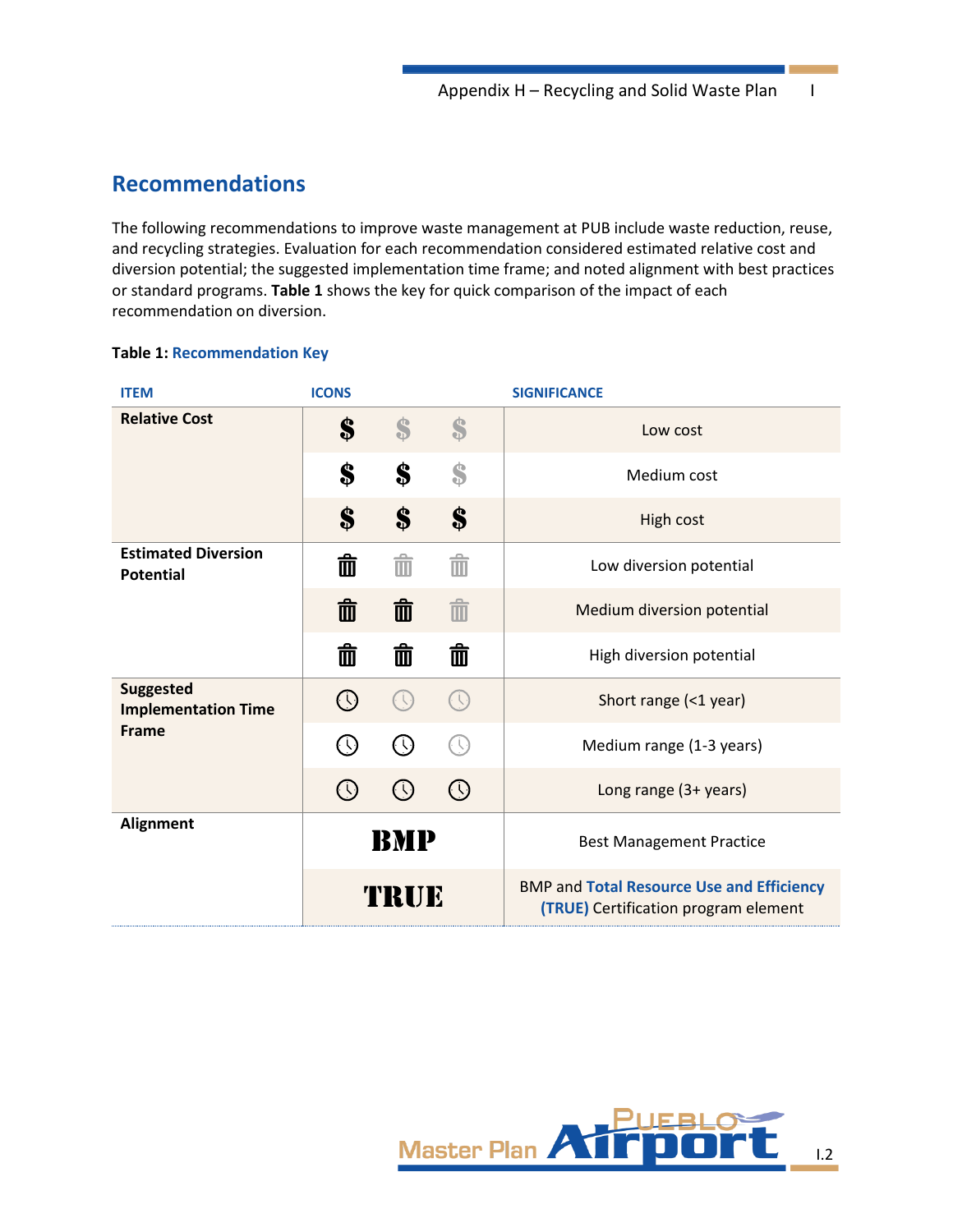## **Recommendation 1: Integrate Waste Diversion in Airport Operations**

## **Description**

Waste diversion is the concept of avoiding and/or managing waste to avoid landfill disposal. Waste diversion strategies include practices such as reduction, reuse, donation, sustainable procurement, recycling, and composting. These strategies offer various levels of fiscal, environmental, and social benefits.

### **Action**

It is recommended that PUB continue to integrate waste diversion concepts and practices into existing policies and operations, for example, in maintenance operations, purchasing practices, and tenant requirements.

## **Justification**

Most of the municipal solid waste generated at PUB is disposed of at a local landfill except for recycled scrap metal (see **Current Waste Management Program**). Waste diversion would reduce the volume of waste sent to the landfill as well as reduce the financial and social impacts of waste.

## **Information Needed**

- **Communication tools to reach PUB staff and tenants.**
- **Waste diversion information.**

## **Action Plan**

- **Emphasize the importance of waste diversion to PUB staff and tenants.**
- **Adopt additional waste diversion policy or integrate in existing guidance documents.**
- **Identify sources of waste and promote strategies to avoid, reduce, or divert these materials.**
- **Encourage waste diversion in future tenant and project contracts.**

## **Relative Cost**





## **Estimated Diversion**





**Time Frame**





## **Alignment**



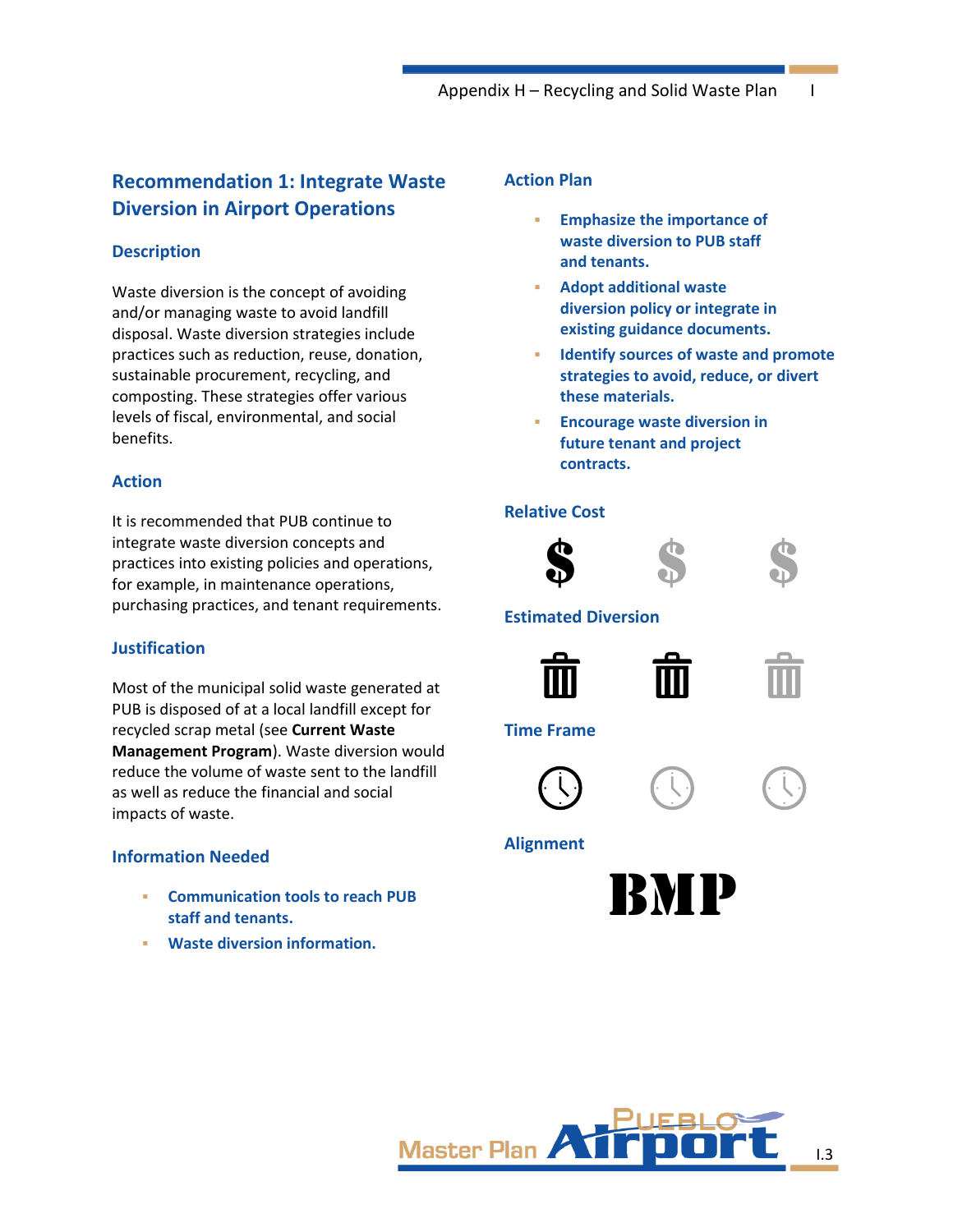## **Recommendation 2: Improve Purchasing Practices, Reduce, & Reuse**

## **Description**

To reduce the facility's volume of waste sent to the landfill, PUB should reduce waste generation and reuse materials where possible. PUB staff's existing purchasing practices may generate waste in the form of single-use and/or disposable items and supplies and tracking of these items could reveal opportunities for reduction and reuse.

### **Action**

It is recommended PUB adopt a purchasing policy prioritizing durable (versus disposable) items and supplies that are reusable, recyclable, compostable, and/or made from recycled content. It is also recommended that PUB identify supplies and materials which can be avoided, reused on site, or donated to a third party.

### **Justification**

Waste reduction is the most environmentally preferred waste management strategy as determined by the **Environmental Protection Agency (EPA)**. Reduction and reuse simultaneously lower waste program costs by producing a smaller material stream.

### **Information Needed**

- **Purchasing records.**
- **Waste stream information.**

## **Action Plan**

- **Adjust practices which generate waste (printing, housekeeping, etc.)**
- **Substitute durable alternatives for single use or disposable items in the administration office and staff areas.**
- **Reuse items and materials where possible and encourage reuse by passengers, tenants, and contractors.**
- **Support food donation by Peter's In & Out.**

### **Relative Cost**



### **Estimated Diversion**





### **Time Frame**





## **Alignment**



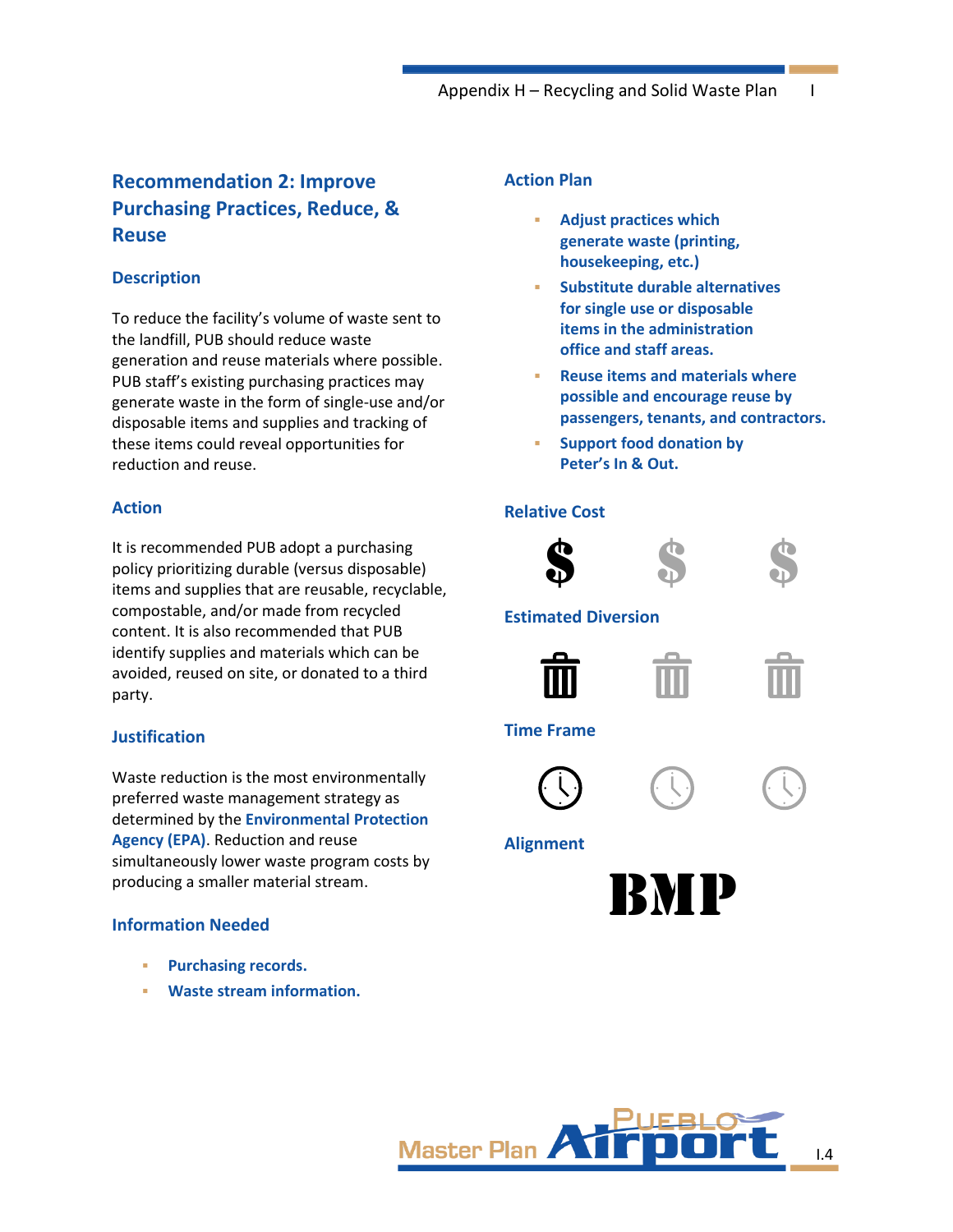## **Recommendation 3: Introduce Recycling**

## **Description**

Recycling is the practice of collecting specific materials, so they can be used in the manufacture of new items. Recyclable materials generated at PUB likely include office paper, plastic bottles, aluminum cans, and cardboard that can be recycled in the local area with the existing contractor.

#### **Action**

It is recommended that PUB introduce a simple recycling program that should include designated bins, collection services, and signage. Partnership with the local Pueblo RecycleWorks (see **[Technical and](#page-15-0) Economic [Factors](#page-15-0)**) could assist in establishing a recycling program.

## **Justification**

Where waste cannot be avoided or reduced, recycling allows some materials to avoid landfill disposal by incorporating them into new products. Pueblo County has recycling infrastructure and PUB's waste collection contractor offers recycling services.

## **Information Needed**

- **Accepted materials list from hauler.**
- **Information about waste-generating activities at PUB.**
- **Inventory of existing garbage cans.**
- **Estimated costs for recycling service, dumpster rental, and other elements.**

## **Action Plan**

- **Collaborate with waste hauler to determine which materials generated at PUB are the best candidates for recycling (based on volume generated).**
- **Negotiate recycling services contract for PUB.**
- **Convert surplus garbage receptacles into labelled recycling bins, supplement with new bins where needed, and collocate all recycling bins with garbage receptacles.**
- **Train employees and tenants on the recycling program to explain its purpose, requirements, and importance.**
- **Monitor and adjust recycling program using feedback from waste hauler.**

#### **Relative Cost**





#### **Estimated Diversion**



## **Time Frame**





#### **Alignment**





I.5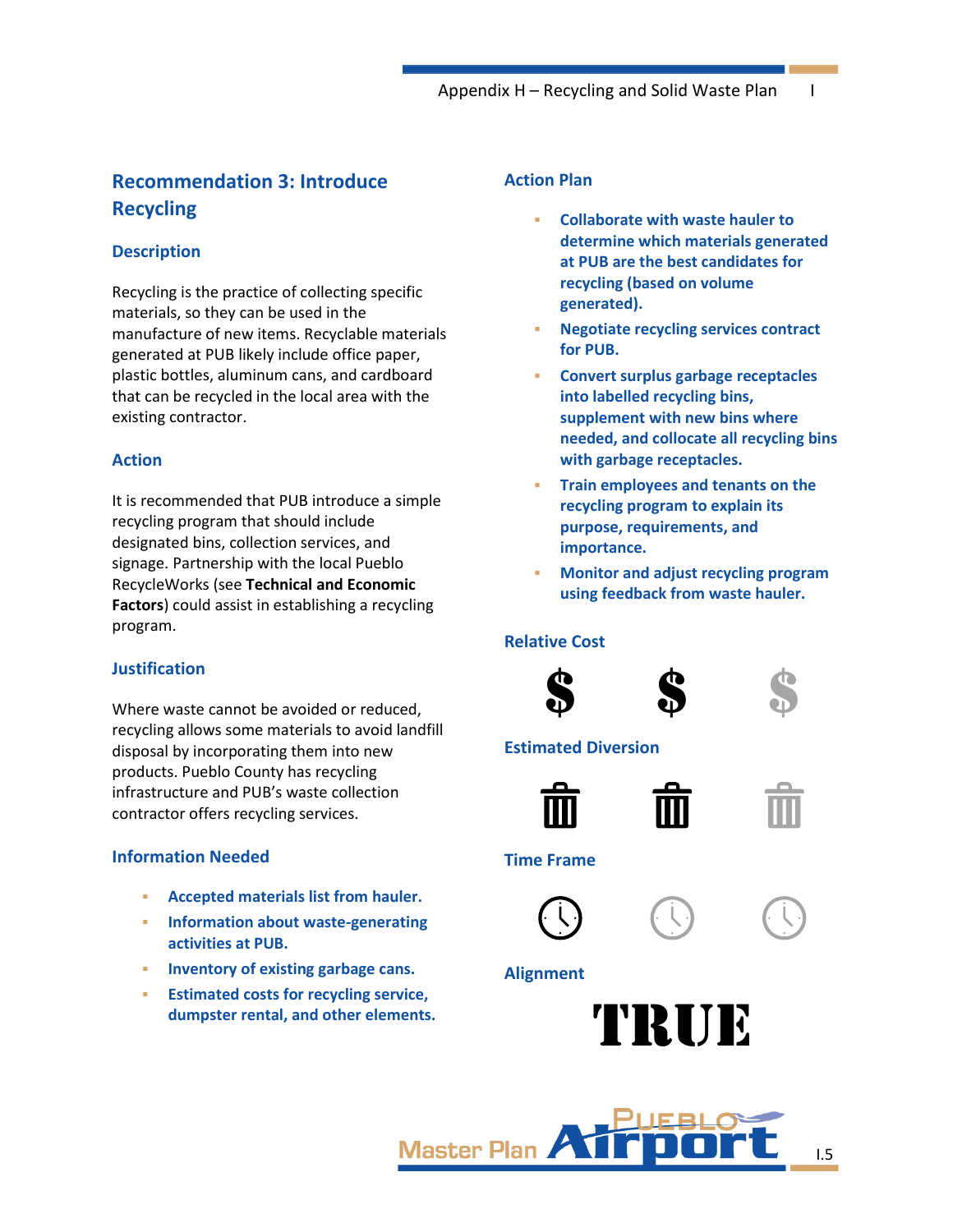## **Recommendation 4: Tracking & Reporting**

## **Description**

Monitoring waste metrics provides feedback on the efficiency of diversion efforts. Sharing this information with stakeholders has been shown to increase participation in diversion practices.

## **Action**

It is recommended that PUB begin to regularly estimate and track the volume of waste sent to the landfill and diverted through reduction, reuse, donation, recycling, or other strategies as well as the costs associated with these services. It is also recommended PUB discuss these trends with the waste hauler and share this information with program stakeholders (PUB staff and tenants).

## **Justification**

PUB does not currently track metrics associated with its waste. Trends associated with PUB's waste generation, landfill, diversion, and associated costs could indicate opportunities for improvement.

## **Information Needed**

- **Waste generation, disposal, and cost estimates.**
- **Simple tracking tool (spreadsheet).**
- **Estimates of volume of waste diverted by various strategies and avoided costs.**
- **Mechanism for communicating progress to stakeholders.**

## **Action Plan**

- **Collaborate with waste hauler to measure or estimate waste disposal.**
- **Obtain estimate of associated costs from City of Pueblo.**
- **Enter estimates into tracking tool.**
- As strategies are implemented, **update tracking tool to reflect waste avoided, diverted, and costs.**
- **Evaluate data for additional opportunities to set and pursue waste diversion goals.**
- **Share and celebrate progress with stakeholders.**

## **Relative Cost**



## **Estimated Diversion**



### **Time Frame**



## **Alignment**



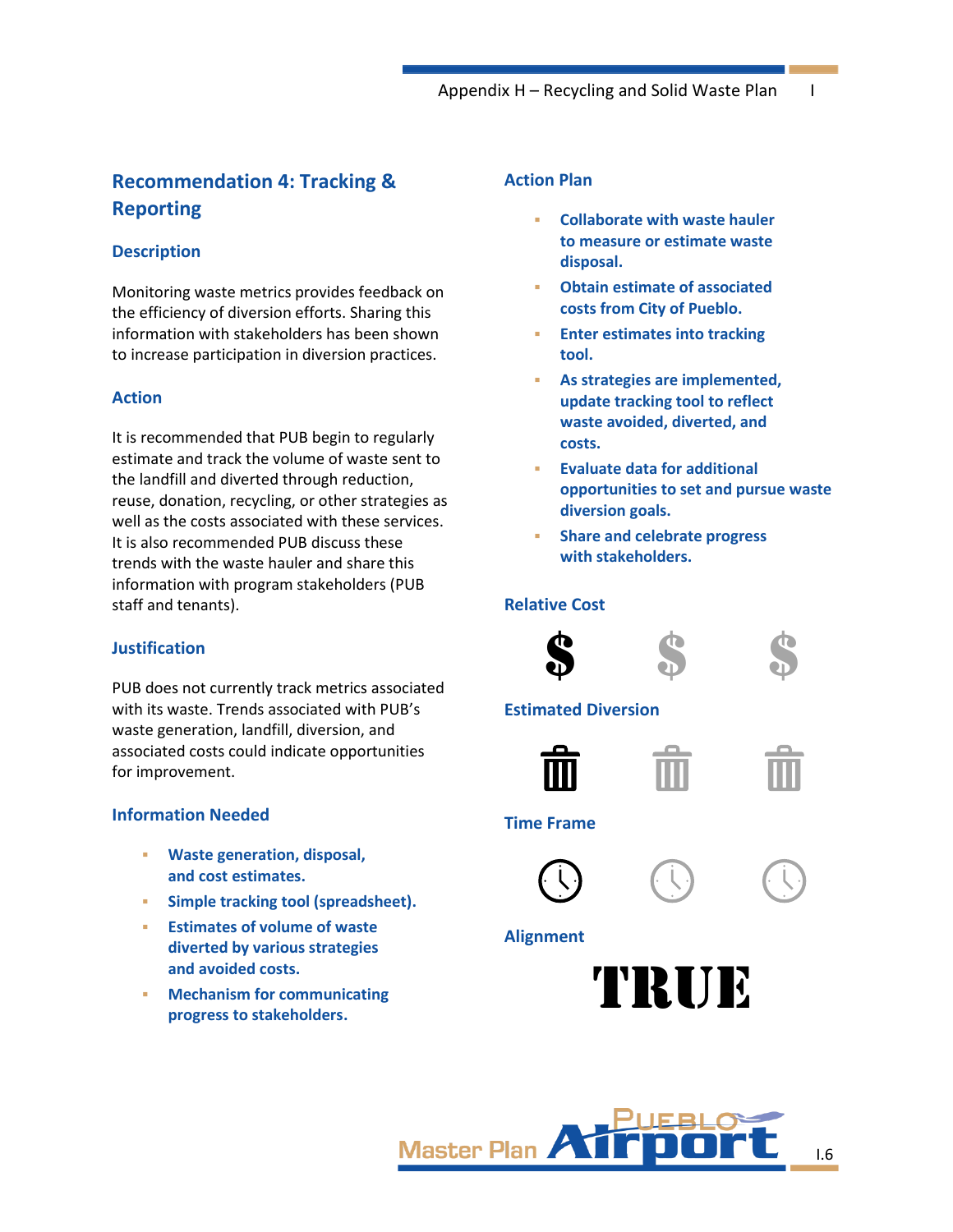## **Attachments**

## **1. Additional Recommendations for Consideration**

In addition to the primary recommendations stated previously, the Waste Plan Team suggested several other items that could be implemented at PUB. These supplementary recommendations may be found in **[Table 2](#page-6-0)**.

#### <span id="page-6-0"></span>**Table 2: Additional Recommendations for PUB Waste Recycling Plan**

#### **RECCOMENDATIONS SUMMARY**

#### **Objectives and Targets**

▪ Set specific, measurable, achievable, realistic, and time-bound (SMART) goals for PUB's waste program.

#### **Tenant Requirements**

▪ Revise rules and regulations and/or minimum standards to encourage or require waste diversion among tenants, including recycling.

#### **Additional Facilities and New Development**

▪ Consider waste diversion and management in the design and construction process of future airport projects.

#### **Continuous Improvement**

▪ Maintain and improve the recycling and waste program per the *Plan Do Check Act* cycle.

**SOURCE:** Mead & Hunt.

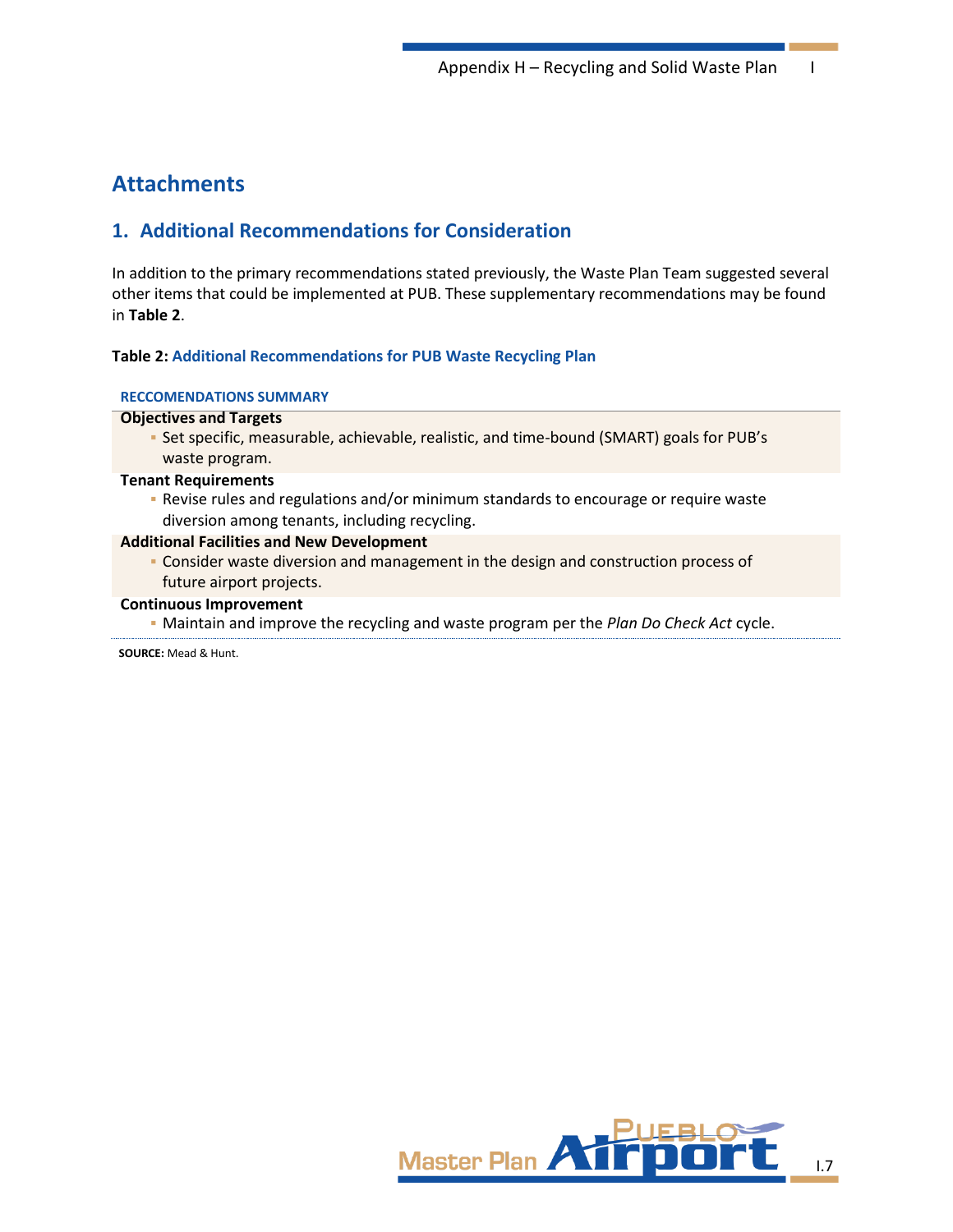$\blacksquare$ 

## <span id="page-7-1"></span>**2. Regulatory Background**

**[Figure 1](#page-7-0)** outlines the introduction timeline and specifics of FAA's waste planning requirement. The FAA provides content guidance for airport waste plans in the September 2014 memo on the topic (available on the FAA's website).

#### <span id="page-7-0"></span>**Figure 1: FAA Solid Waste Recycling Planning Requirement Timeline and Details**

| Febuary 2012                                                                                                                                                                                                                                                                                                                                                                                                                         | September 2014                                                                                                                                                                                                                                                                                                                   |                                                                                                                                                                              |                                                                                                                                                                                                                                                                                                                                                                                                        |
|--------------------------------------------------------------------------------------------------------------------------------------------------------------------------------------------------------------------------------------------------------------------------------------------------------------------------------------------------------------------------------------------------------------------------------------|----------------------------------------------------------------------------------------------------------------------------------------------------------------------------------------------------------------------------------------------------------------------------------------------------------------------------------|------------------------------------------------------------------------------------------------------------------------------------------------------------------------------|--------------------------------------------------------------------------------------------------------------------------------------------------------------------------------------------------------------------------------------------------------------------------------------------------------------------------------------------------------------------------------------------------------|
| <b>FAA Modernization and</b><br><b>Reform Act (FMRA) of</b><br><b>2012</b> Section 132(b)<br>expanded the definition<br>of airport planning to<br>include:<br>"developing a plan for<br>recycling and minimizing<br>the generation of airport<br>solid waste."<br>Section 133 of the FMRA<br>specifies airports must<br>develop an "Airport<br>Waste Reduction, Reuse,<br>and Recycling Plan"<br>during master planning<br>projects. | <b>FAA</b> issues a<br>memorandum entitled<br>"Guidance on Airport<br>Recycling, Reuse, and<br>Waste Reduction Plans."<br>This memo details the<br>FAA's expectations of and<br>suggestions for an<br>airport's solid waste plan,<br>including the five<br>elements listed in the<br><b>FMRA and two additional</b><br>elements. | October 2018<br><b>The FAA Reauthorization</b><br><b>Act of 2018 Section</b><br>148(a)(1-2) amends 49<br>U.S.C. 47106(a) to update<br>requirements for solid<br>waste plans. | <b>July 2019</b><br><b>Reauthorization Program</b><br><b>Guidance Letter (R-PGL)</b><br>19-02 provides details<br>about the changes found<br>in the October 2018<br>regulation:<br>"Any airport that applies<br>for a funding grant for a<br>project described in the<br>facility's master plan<br>must 1) have a waste<br>plan in place or 2)<br>develop one concurrently<br>with the project grant." |

**SOURCES:** FAA; Mead & Hunt.

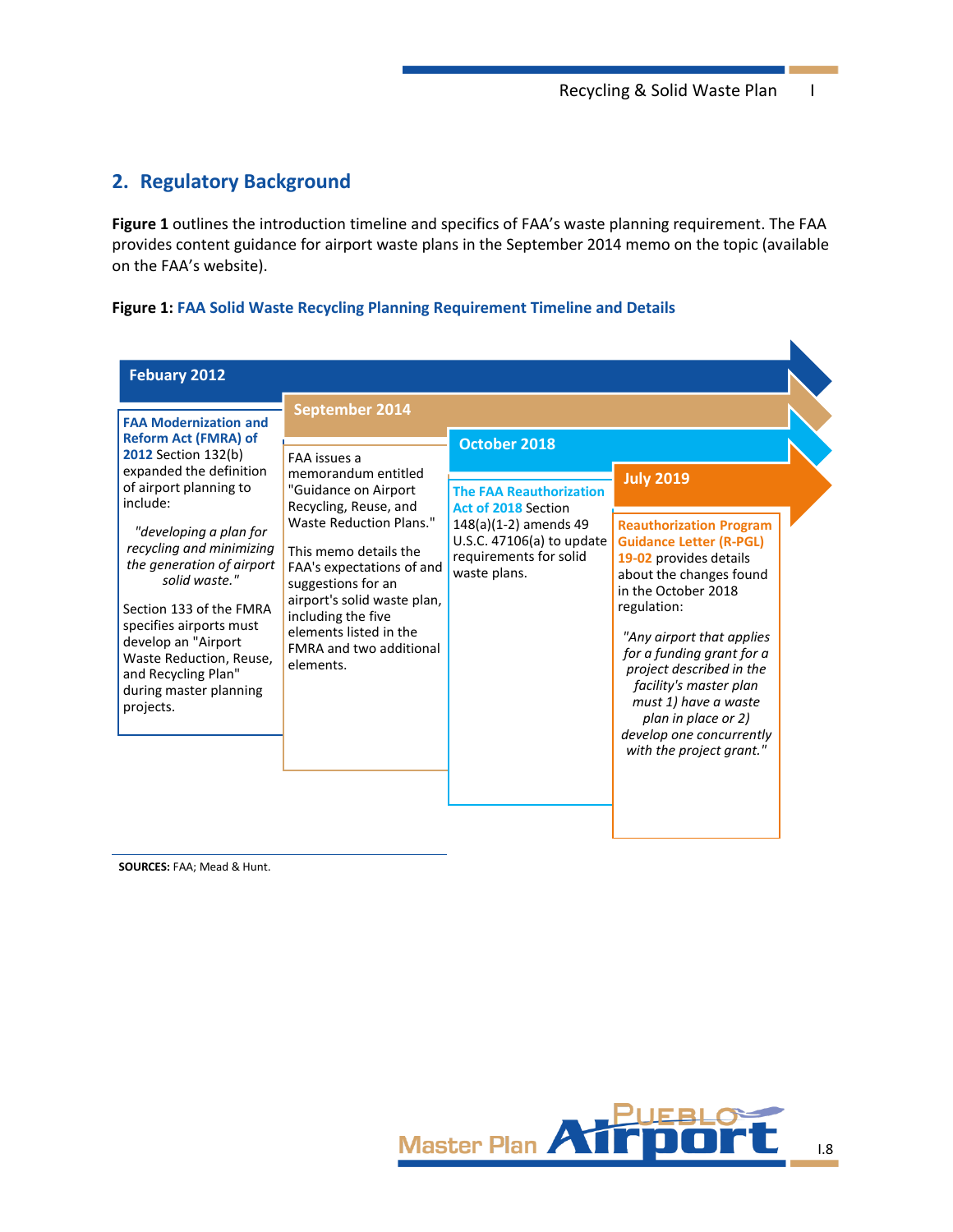**[Figure 2](#page-8-0)** details the elements which are required for a solid waste recycling plan per the FMRA (marked with an asterisk, \*) or suggested for inclusion in a plan in the FAA Memo (marked with two asterisks, \*\*). **[Figure 3](#page-8-1)** lists the factors influencing the scope and nature of an airport's waste program, as described in the FAA memo.

## <span id="page-8-1"></span><span id="page-8-0"></span>**Figure 2: Elements of Airport Solid Waste Figure 3: Factors Influencing Airport Solid Management Waste Management Programs Facility description Airport size, location, and background\*\* layout, and logistics Amount and type Waste audit\*\* of waste generated Feasibility of solid Markets for recyclable waste recycling\* commodities Operation and maintenance Costs to transport requirements\* and process materials Review of waste Local infrastructure management contracts\* Willingness of an airport and Potential for cost savings or tenants to implement waste revenue generation\* diversion practices Interaction between reduction, Plan to minimize the** ■ **reuse, recycling, composting, generation of solid waste\* landfill, and other alternatives**

**SOURCES:** FAA; Mead & Hunt.

**SOURCES:** FAA; Mead & Hunt.



I.9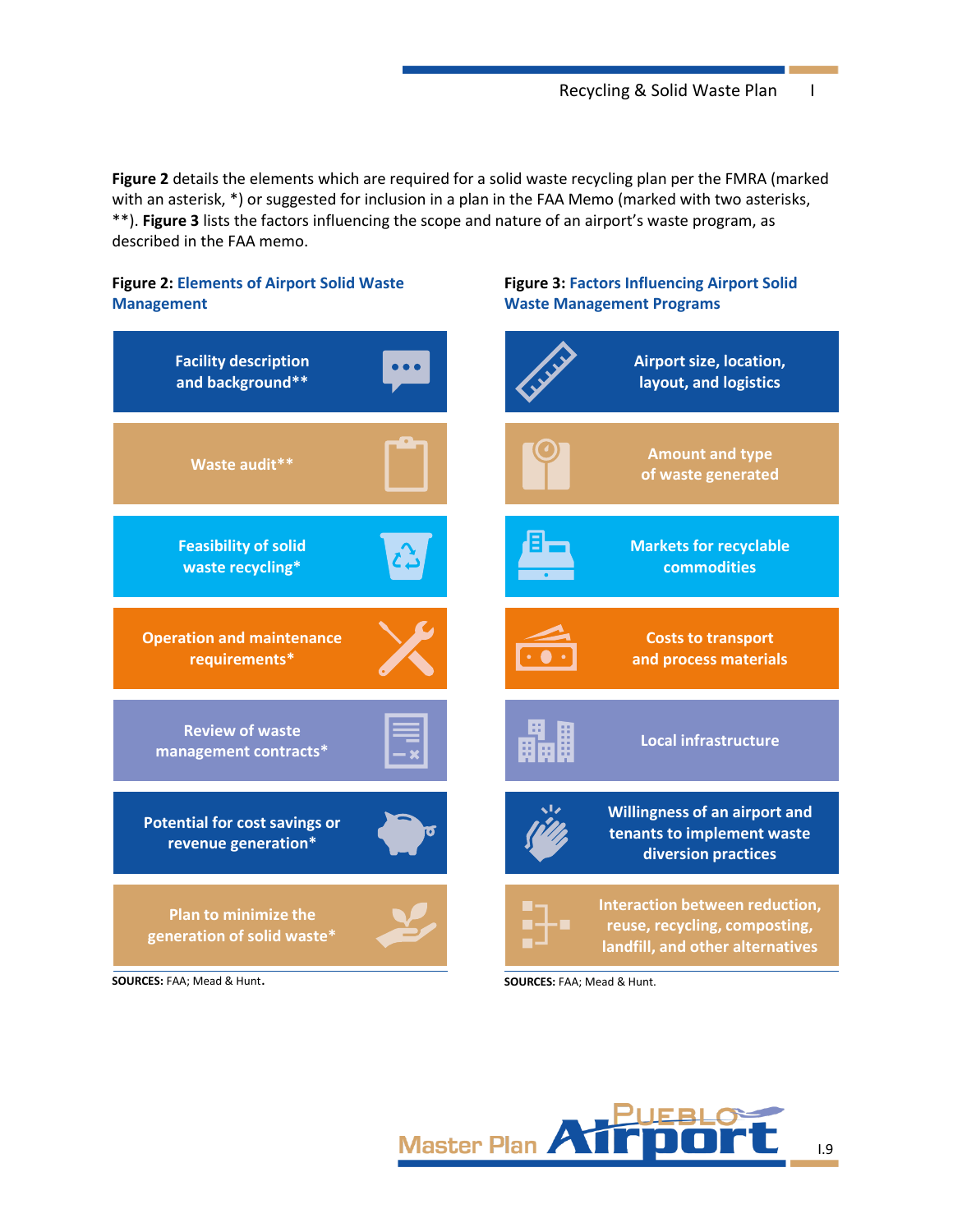## **3. Airport Information**

**Figure 4** shows a summary of background information about PUB, including its location, operations, air carrier, layout, governance, and classification.

## **Figure 4: PUB Background Information**



**SOURCES:** Pueblo Airport; Mead & Hunt.

Google Basemap (Earth n.d.); Colorado County Map (NordNordWest 2009).

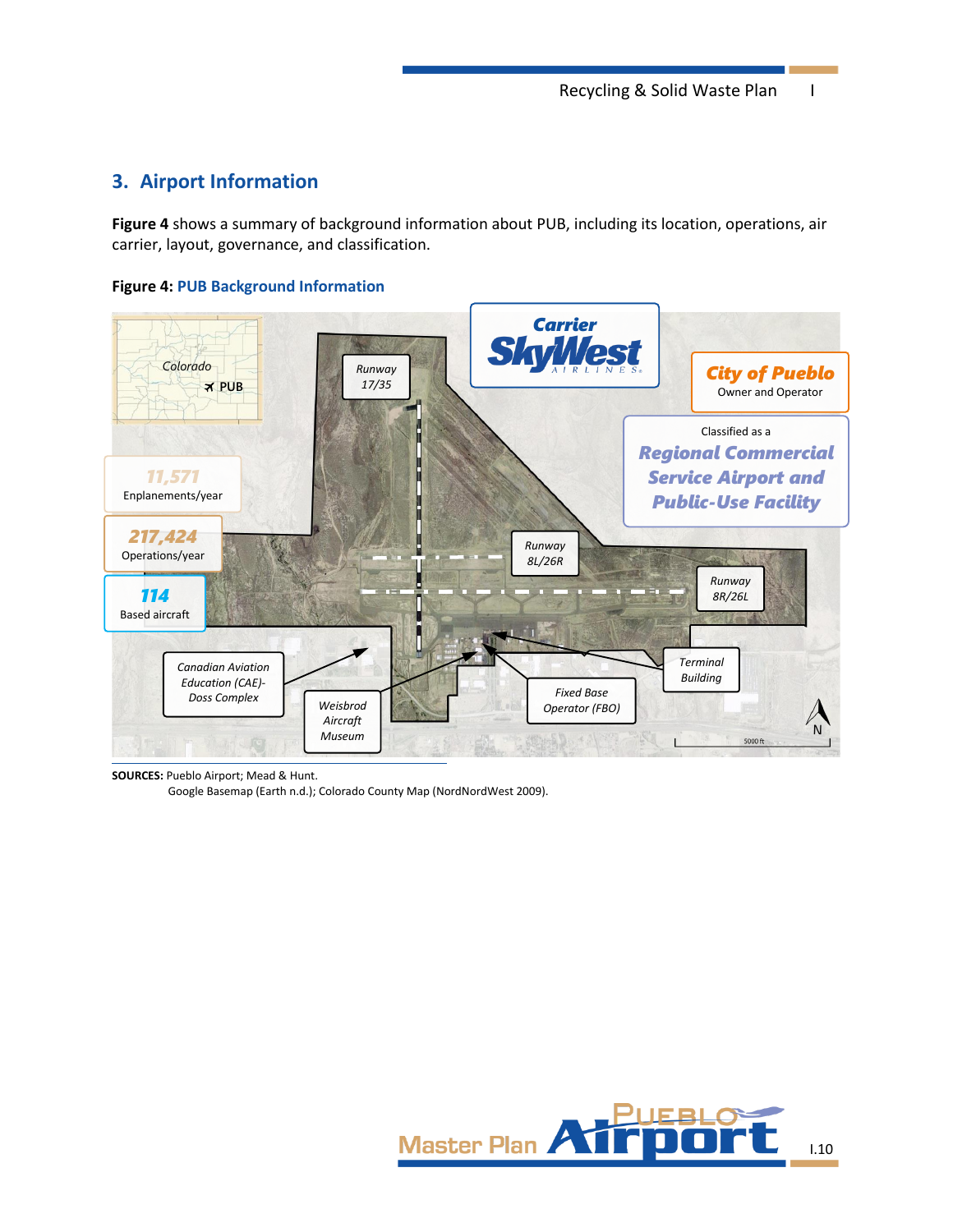## **4. Plan Scope**

**Municipal Solid Waste (MSW)** consists of everyday items that are used and then discarded. This plan focuses on the management of MSW and other materials that may be recycled or disposed of in a municipal solid waste landfill. There are five primary types of MSW generated at airports: **general MSW**, **food waste**, **green waste (yard waste)**, **deplaned waste**, and **construction and demolition (C&D) waste**. This plan does not address the management of other waste types regulated by federal, state, or local laws, specifically: hazardous, universal, or industrial waste; waste from international flights, or C&D waste that is subject to special requirements/handling.

Facilities at PUB include buildings and areas over which PUB has a varying degree of control or influence over waste management practices. Some areas fall under direct control of PUB and its staff, while others PUB has influence over but not direct control. According to FAA guidance, areas over which PUB has direct control or influence should be included in the Recycling, Reuse, and Waste Reduction Plan; areas outside PUB's control or influence may be excluded.

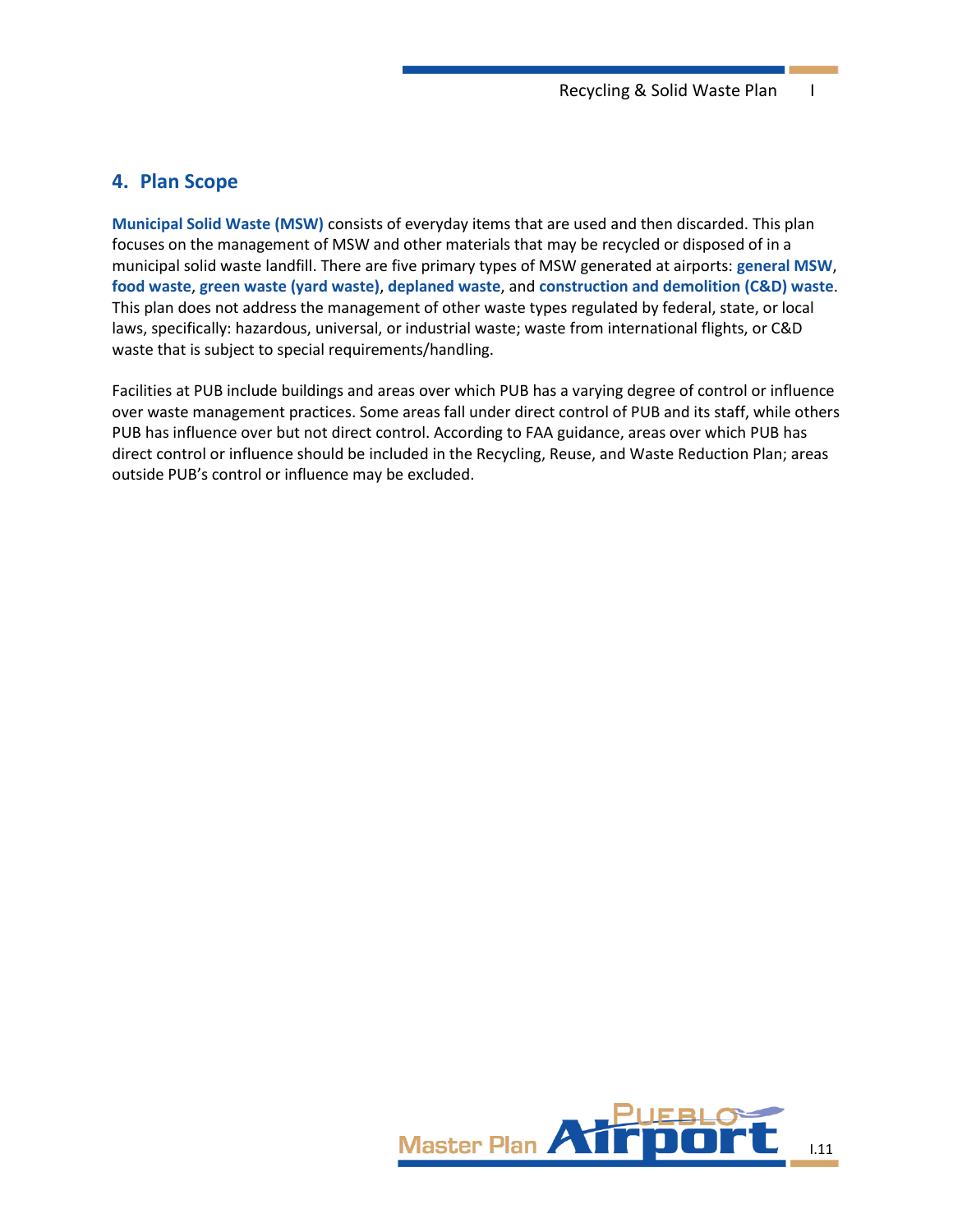Recycling & Solid Waste Plan I

**[Table](#page-11-0) 3** lists a breakdown of the areas PUB controls, influences, and neither controls nor influences.

| <b>MANAGEMENT LEVEL</b>              | <b>DESCRIPTION</b>                                                  |  |  |  |  |  |  |
|--------------------------------------|---------------------------------------------------------------------|--|--|--|--|--|--|
|                                      | <b>Airport Administration Areas</b>                                 |  |  |  |  |  |  |
|                                      | <b>Public Terminal Areas</b>                                        |  |  |  |  |  |  |
|                                      | Parking and curbside                                                |  |  |  |  |  |  |
| Areas under direct control           | Ticketing lobby, baggage claim, gates,<br>restrooms, and hold rooms |  |  |  |  |  |  |
|                                      | Pueblo Weisbrod Museum                                              |  |  |  |  |  |  |
|                                      | Aircraft Rescue and Firefighting (ARFF) Station 10                  |  |  |  |  |  |  |
|                                      | Maintenance and Snow Removal Equipment                              |  |  |  |  |  |  |
|                                      | (SRE) Buildings                                                     |  |  |  |  |  |  |
|                                      | <b>Terminal Tenants</b>                                             |  |  |  |  |  |  |
|                                      | (Spaces owned by Airport, leased by tenants)                        |  |  |  |  |  |  |
|                                      | Peter's In and Out restaurant                                       |  |  |  |  |  |  |
|                                      | Airline ticketing counters and offices                              |  |  |  |  |  |  |
|                                      | Car rental areas (future)<br>TSA office spaces                      |  |  |  |  |  |  |
|                                      |                                                                     |  |  |  |  |  |  |
|                                      | <b>GA Hangars</b>                                                   |  |  |  |  |  |  |
| <b>Areas under influence</b>         | Hangars owned by Airport, leased by tenants                         |  |  |  |  |  |  |
|                                      | Fixed-Base Operator (FBO) Building                                  |  |  |  |  |  |  |
|                                      | Building owned by Airport, leased by FBO                            |  |  |  |  |  |  |
|                                      | <b>Specialized Aviation Service Operators</b>                       |  |  |  |  |  |  |
|                                      | Southern Colorado Flight Professionals                              |  |  |  |  |  |  |
|                                      | <b>Travel Aire Charter Service</b>                                  |  |  |  |  |  |  |
|                                      | Buildings owned by Airport, leased by                               |  |  |  |  |  |  |
|                                      | tenants                                                             |  |  |  |  |  |  |
|                                      | Air Traffic Control Tower (ATCT)                                    |  |  |  |  |  |  |
| Areas not under control or influence | <b>Specialized Aviation Service Operators</b>                       |  |  |  |  |  |  |
|                                      | <b>Doss Aviation</b>                                                |  |  |  |  |  |  |
|                                      | <b>TSA Security Screening Area</b>                                  |  |  |  |  |  |  |

## <span id="page-11-0"></span>**Table 3: Waste Management Areas at PUB**

**SOURCES:** Pueblo Airport; Mead & Hunt.

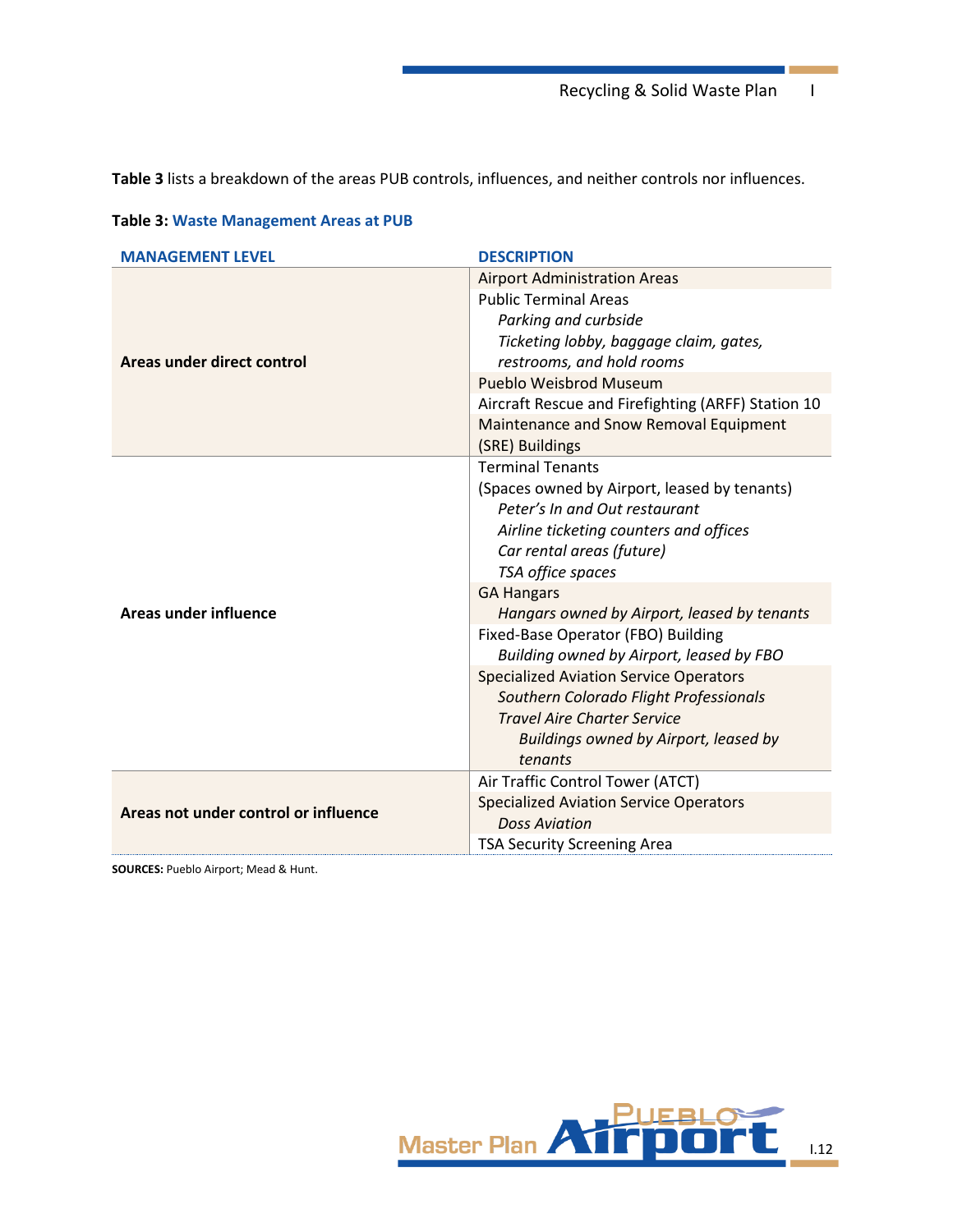## **5. Current Waste Management Program**

The waste program at PUB is maintained by facilities staff. **[Figure 5](#page-12-0)** details the existing waste infrastructure in place at PUB.

### <span id="page-12-0"></span>**Figure 5: Existing PUB Infrastructure**





**SOURCES:** Pueblo Airport; Mead & Hunt.

Waste Connections is the waste collection contractor for PUB. Two dumpsters are provided by the City of Pueblo for use by the airport administration and maintenance facilities. Three additional dumpsters used by the restaurant, FBO, and museum are individually managed by each tenant. Each tenant is responsible for custodial activities in their leased areas including transferring waste to the appropriate dumpsters. One dumpster is used for scrap metal recycling and is picked up on an as-needed basis by a separate contractor.

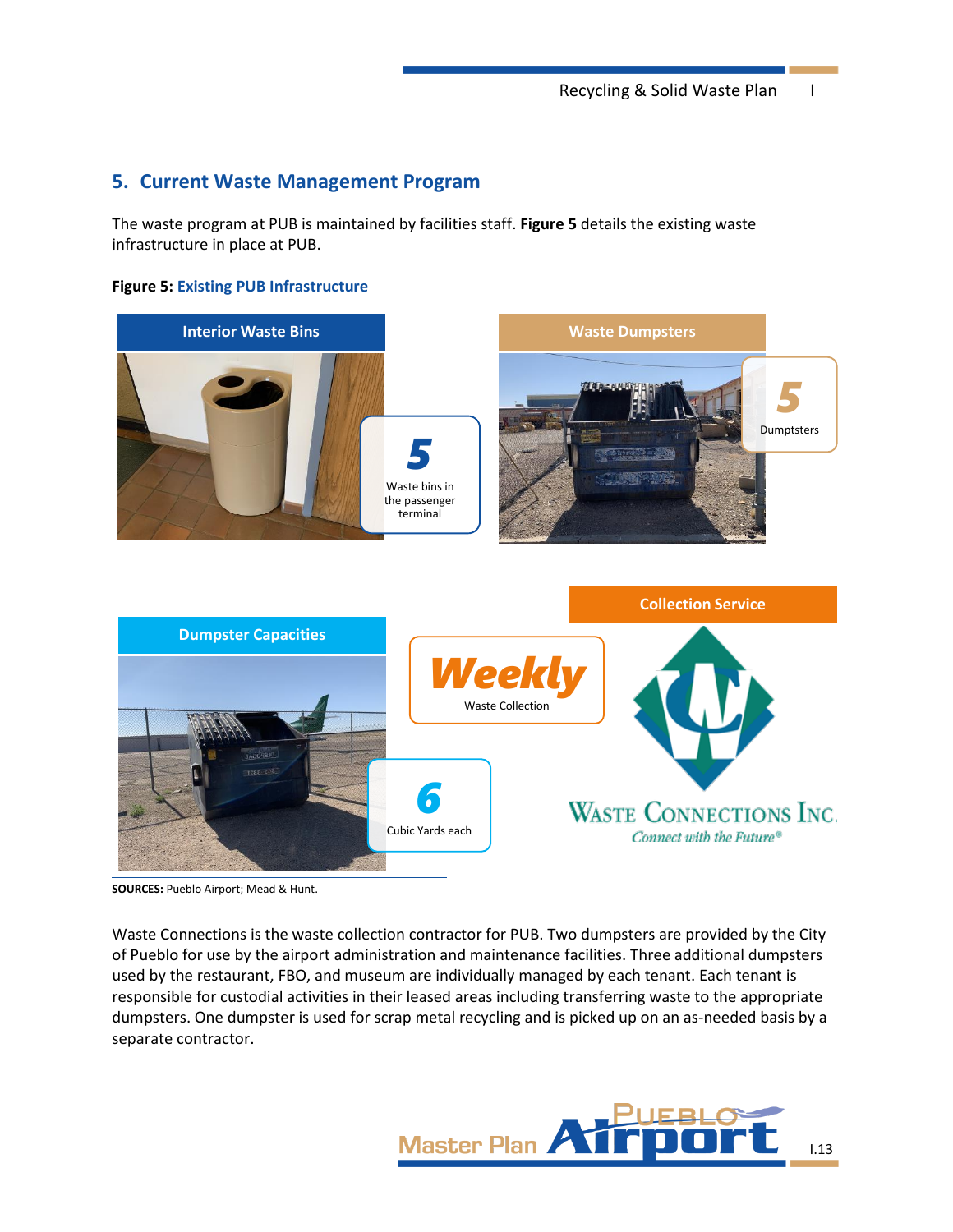## **6. Waste Audit**

PUB staff provided information about the following categories to assist with this plan:

- **Airport buildings and facilities**
- **Areas that generate waste**
- **Types of waste generated in each area.**

An evaluation of PUB's information and records, as well as aviation industry waste and recycling trends, supported efforts to identify the source, composition, and quantity of waste generated at PUB, including areas under PUB's direct control or influence. This information then served as a foundation to identify opportunities to improve and monitor program effectiveness.

## **Quantity**

The project team estimated a total of 75 tons of MSW is generated at PUB annually. These volumes are based upon the capacity and frequency of collection service for each of the facility's dumpsters and the EPA's volume-to-weight conversion factors for MSW. Scrap metal is recycled on a yearly basis at PUB; the average weight of scrap recycled between 2018 and 2020 was six tons annually. There is no MSW recycling program at PUB, and scrap metal is the only item currently recycled.

### **Sources and Composition**

Based on the activities taking place at PUB, a varied waste stream can be expected. **[Table 4](#page-14-0)** lists each area included in the scope of this plan and the type(s) of waste likely generated there. A sort could also be used to identify opportunities to improve the composition of the waste stream (by item substitution, by improving recycling to reduce the volume of waste, etc.).

A physical waste material sort could provide more detailed information about the specific composition of waste at PUB. This information may include:

- **Types of items included in each general category**
- **Contamination rate of the recycling stream**  (items that are not recyclable in the recycling bins)
- **Recovery rate for recycling**  (the proportion of recyclable items that are segregated properly).

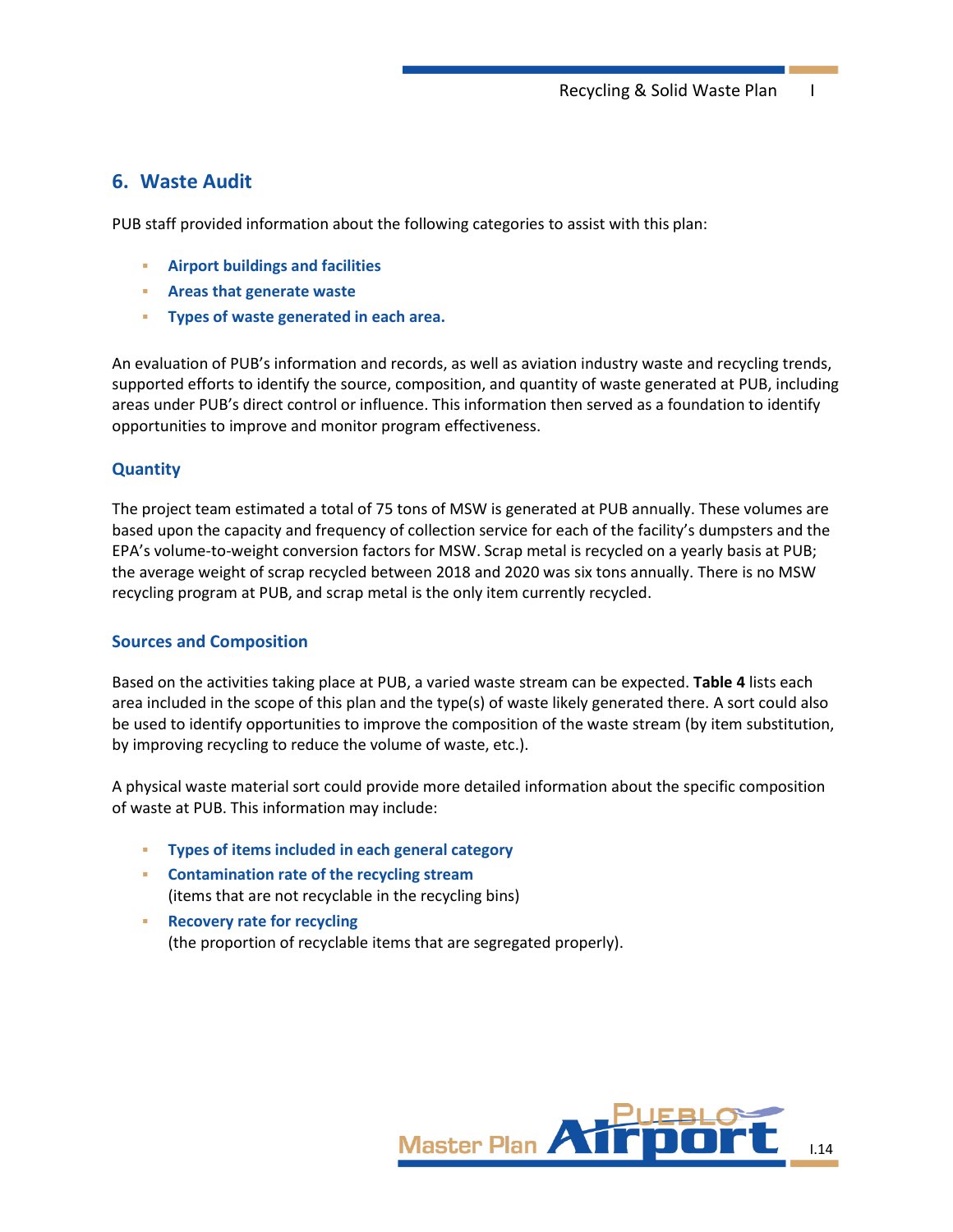## **Table 4: PUB Waste by Area and Material**

<span id="page-14-0"></span>

| <b>AREA   MATERIAL</b>                          | <b>PAPER</b><br><b>DFFICE</b> | NEWSPAPERS                | MAGAZINES                 | PLASTIC                   | <b>ALUMINUM</b> | CARDBOARD | GLASS          | FOOD WASTE         | <b>PAPER PRODUCTS</b>     | <b>LIQUIDS</b>            | <b>TOILETRIES</b> | <b>WASTE</b><br>DEPLANED | PACKAGING    | <b>STYROFOAM</b>          | <b>METALS</b> | <b>GREEN WASTE</b> | <b>DWASTE</b><br>œ<br>$\cup$ | <b>OTHER WASTE</b> |
|-------------------------------------------------|-------------------------------|---------------------------|---------------------------|---------------------------|-----------------|-----------|----------------|--------------------|---------------------------|---------------------------|-------------------|--------------------------|--------------|---------------------------|---------------|--------------------|------------------------------|--------------------|
| <b>TERMINAL BUILDING</b>                        |                               |                           |                           |                           |                 |           |                |                    |                           |                           |                   |                          |              |                           |               |                    |                              |                    |
| Public areas<br>Curbs, restrooms, seating areas |                               | $\boldsymbol{\mathsf{x}}$ | $\boldsymbol{\mathsf{x}}$ | X                         | X               |           | x              | X                  | X                         | $\boldsymbol{\mathsf{x}}$ |                   |                          | X            |                           |               |                    |                              | x                  |
| <b>Airline Areas</b>                            | $\boldsymbol{\mathsf{x}}$     | $\boldsymbol{\mathsf{x}}$ | $\boldsymbol{\mathsf{x}}$ | $\boldsymbol{\mathsf{x}}$ | X               | X         | X              | $\pmb{\mathsf{X}}$ | $\boldsymbol{\mathsf{x}}$ | X                         |                   | X                        | $\pmb{\chi}$ |                           |               |                    |                              | X                  |
| Tenant areas<br>Airline ticketing, restaurant   | X                             | X                         | x                         | x                         | x               | x         | x              | x                  | X                         | x                         |                   |                          | x            |                           |               |                    |                              | x                  |
| <b>TSA Security Checkpoint</b>                  |                               | $\boldsymbol{\mathsf{x}}$ | X                         | X                         | X               |           | X              | $\mathsf{x}$       |                           | X                         | X                 |                          | X            |                           |               |                    |                              |                    |
| <b>AIRPORT SUPPORT BUILDINGS</b>                |                               |                           |                           |                           |                 |           |                |                    |                           |                           |                   |                          |              |                           |               |                    |                              |                    |
| Airport Administration Offices                  | X                             | X                         | x                         | x                         | x               | x         | x              | x                  | X                         |                           |                   |                          | x            | $\pmb{\chi}$              |               |                    |                              | x                  |
| <b>Maintenance Building</b>                     | $\boldsymbol{\mathsf{x}}$     | $\boldsymbol{\mathsf{x}}$ | $\boldsymbol{\mathsf{x}}$ | X                         | X               | X         | X              | $\mathsf{x}$       | $\boldsymbol{\mathsf{x}}$ | X                         |                   |                          | X            | $\boldsymbol{\mathsf{x}}$ |               |                    |                              | X                  |
| <b>Airport Maintenance Activities</b>           |                               |                           | x                         | X                         | x               | x         |                |                    |                           | x                         |                   |                          | x            |                           | x             | x                  | X                            | x                  |
| Rocky Mountain Flower Aviation (FBO)            | $\mathsf{x}$                  |                           | X                         | X                         | X               | X         | $\pmb{\times}$ |                    |                           |                           |                   |                          |              | X                         |               |                    |                              |                    |
| <b>OTHER AIRPORT BUILDINGS</b>                  |                               |                           |                           |                           |                 |           |                |                    |                           |                           |                   |                          |              |                           |               |                    |                              |                    |
| <b>GA Hangars</b>                               | X                             | X                         | x                         | x                         | x               | x         | x              | x                  | x                         | X                         |                   |                          | x            |                           |               |                    |                              |                    |
| Pueblo Weisbrod Aircraft Museum                 | X                             | X                         | $\boldsymbol{\mathsf{x}}$ | X                         | X               | X         | X              | X                  | X                         |                           |                   |                          | X            | $\boldsymbol{\mathsf{x}}$ |               |                    |                              |                    |

**SOURCES:** Pueblo Airport; Mead & Hunt Feasibility Analysis.

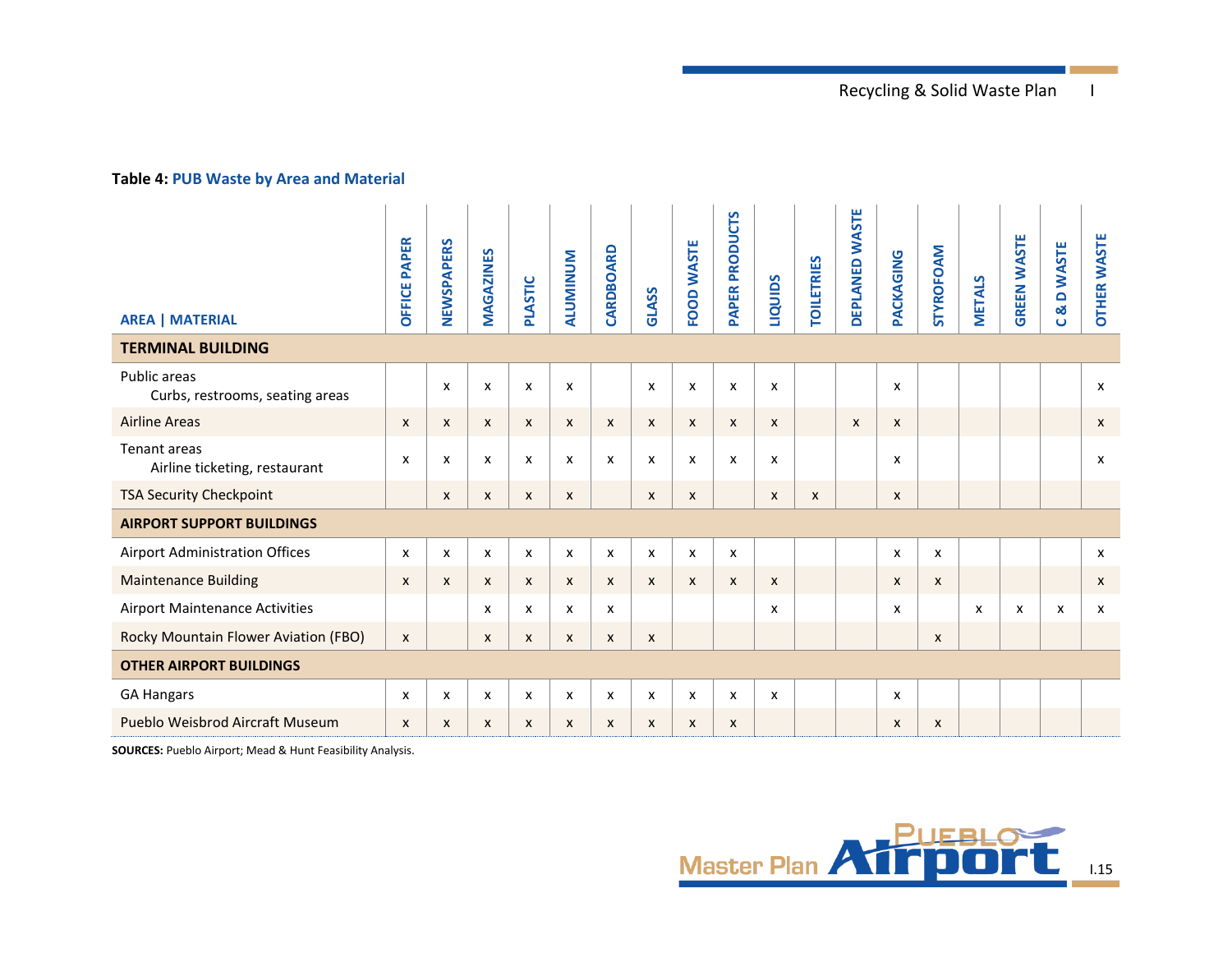### **Purchases**

PUB staff do not currently track the quantity and type of disposable items and supplies purchased for the facility. This information could provide insight on some of the materials coming into the airport that will go back out as waste (other materials are brought on-site by visitors, employees, and vendors). Identifying and tracking the type and quantity of all disposable items purchased will allow PUB to identify opportunities to reduce outgoing waste, including:

- **Some items that could be eliminated**
- **Items that have reusable or recyclable alternatives.**

Many factors impact the feasibility of recycling at PUB; some are universal, and others are specific to the facility. The following sections describe the more influential of these factors.

#### **Commitment and Support**

The willingness of PUB, PUB staff, and its contractors and tenants to support the facility's recycling program are critical to the success of such a program. Without committing resources such as funding, labor and time, space, and access to secure areas, a waste management program could struggle.

#### **Airport Policy and Local Dedications**

Based on the resources allocated to local recycling programs, the City of Pueblo and Pueblo County appear to generally support waste diversion, responsible waste management, and sustainable operations.

#### <span id="page-15-0"></span>**Technical and Economic Factors**

#### **Local Markets and Infrastructure**

Markets for recycled materials fluctuate widely based on many factors and interactions. Local waste haulers typically accept materials that can be recycled cost-effectively in the area. Manufacturers purchasing recycled material want it to be predictable and ready for use; therefore, recycling facilities are discriminatory about what materials they accept. They almost unilaterally prefer materials that are of high value, clean, and easy to separate.

Recycling across Pueblo County is managed by Pueblo RecycleWorks, a division within the City of Pueblo Public Works Department that operates and manages the County's recycling center. Materials listed in **[Table 5](#page-16-0)** may be recycled through the County's recycling program. As noted above, inclusion in such programs typically indicates that the market and/or infrastructure for these materials is strong. (Pueblo RecyclingWorks: City of Pueblo n.d.)

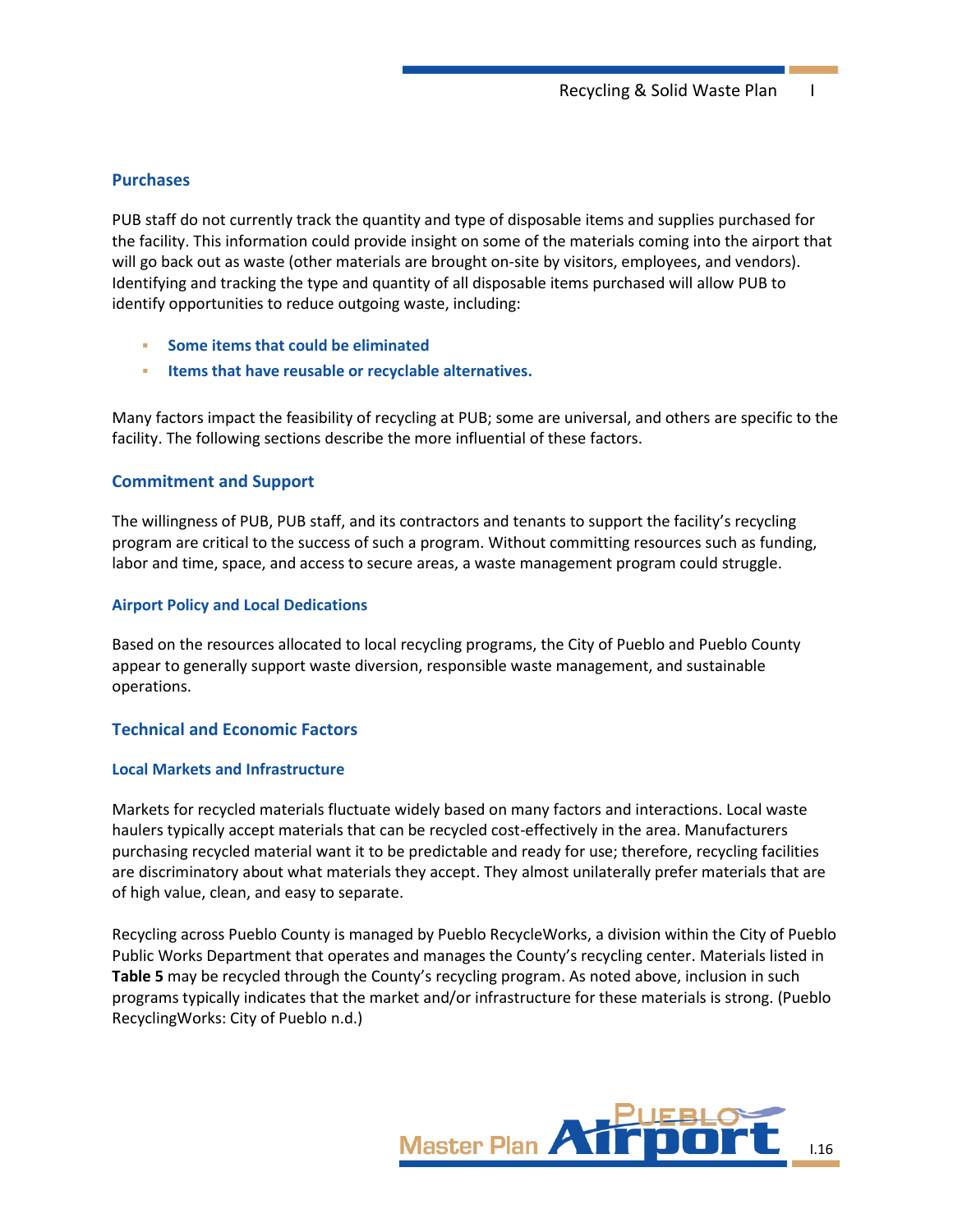Recycling & Solid Waste Plan I

## <span id="page-16-0"></span>**Table 5: Materials Accepted for Residential Recycling in the City of Pueblo**

#### **ACCEPTABLE RECYCLABLE MATERIALS**

| Cardboard (flattened & clean) | Newsprint           |
|-------------------------------|---------------------|
| Office papers                 | Plastics (#1-5 & 7) |
| Glass                         | Aluminum            |
| Steel/Tin cans                |                     |

**SOURCES:** City of Pueblo; Mead & Hunt.

The Pueblo RecycleWorks facility accepts recycling from commercial enterprises in the County and is located seven-and-a-half miles southwest of PUB. Advanced Disposal is Pueblo RecycleWorks' collection and transportation partner.

The primary landfill for MSW in Pueblo County is the Southside Landfill, and is operated by Waste Connections for the waste needs of the County. The landfill is located 16 miles southwest of PUB, and it is anticipated that the landfill has adequate capacity to serve PUB and the local area for the foreseeable future.

#### **Logistical Considerations and Constraints**

To maintain a recycling program at PUB, certain elements must be in place. These include:

- **A proactive and engaged custodial staff**
- **A willing and affordable hauling contractor**
- **Space for bins, dumpsters, and compactors**
- **Hauler access to secure areas of the facility (including airside ramps and sterile areas).**

At present, these elements appear unconstrained. Additional resources including custodial labor, waste hauling services, space, and airport access are anticipated to be available to support the introduction and/or expansion of the recycling program at PUB.

## **Recycling, Landfill, And Energy-From-Waste Facility Requirements**

Components that seem recyclable (plastic, glass, or metal parts) may make up some items generated at PUB; however, the recycling facility has specific material standards which should be followed to protect the stream. It is important that non-recyclable items are not included in future recycling efforts at the facility. Waste items that may be generated at PUB but are not supported by the Pueblo RecyclingWorks facility are outlined in **[Table](#page-17-0) 6**.

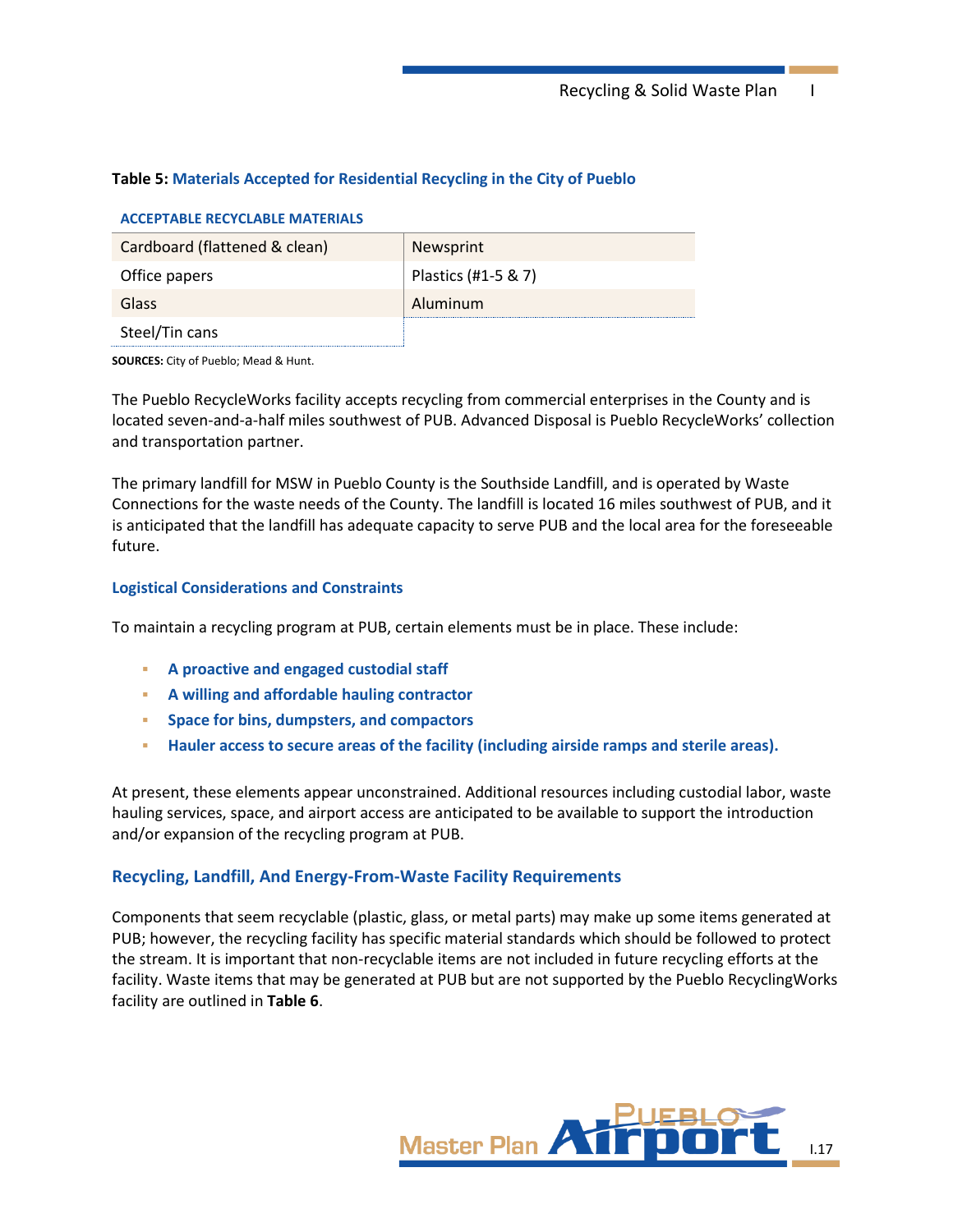Recycling & Solid Waste Plan I

## <span id="page-17-0"></span>**Table 6: Materials Not Accepted by Pueblo RecyclingWorks**

#### **UNACCEPTABLE RECYCLABLE MATERIALS**

| Soiled recyclable materials    | Single-use items (paper plates or cups) |
|--------------------------------|-----------------------------------------|
| #6 Plastics                    | Fuel cans/tanks                         |
| Plastic bags, film, or wrap    | Styrofoam                               |
| Juice/Milk/Broth paper cartons | Trash/Garbage                           |
| Compost/Yard waste             | Food waste                              |
| Windowpane/tempered glass      | Hazardous waste                         |

**SOURCES:** City of Pueblo; Mead & Hunt.

#### **Costs**

PUB strives to be as self-sustaining as is feasible; therefore, it is imperative that programs implemented and maintained at PUB, including recycling, are as cost-effective as possible. See **Financial Analysis**.

### **Guidelines and Policies**

To evaluate PUB's existing recycling plan in the context of local, state, and national requirements, the consultant reviewed federal, Colorado State, and local-level waste and recycling regulations, policies, and factors.

#### **Federal**

As described in **[Regulatory Background](#page-7-1)**, the FAA's definition of airport planning includes planning for recycling and waste minimization.

The United States **Environmental Protection Agency (EPA)** is responsible for developing a solid waste management program under the **Resource Conservation and Recovery Act (RCRA)** and related policies and guidance. RCRA provides the framework for management of hazardous and non-hazardous waste. All generators of hazardous waste, including airports, are required to comply with RCRA and all other federal waste laws and regulations.

**[Figure 6](#page-18-0)** shows a hierarchy of waste management strategies developed by the EPA. This hierarchy on the left ranks these strategies from most- to least-environmentally preferred and places emphasis on reducing, reusing, and recycling. In addition to the general waste management hierarchy, the EPA has also developed a preference ranking of management strategies for food waste, as shown in the figure at the right.

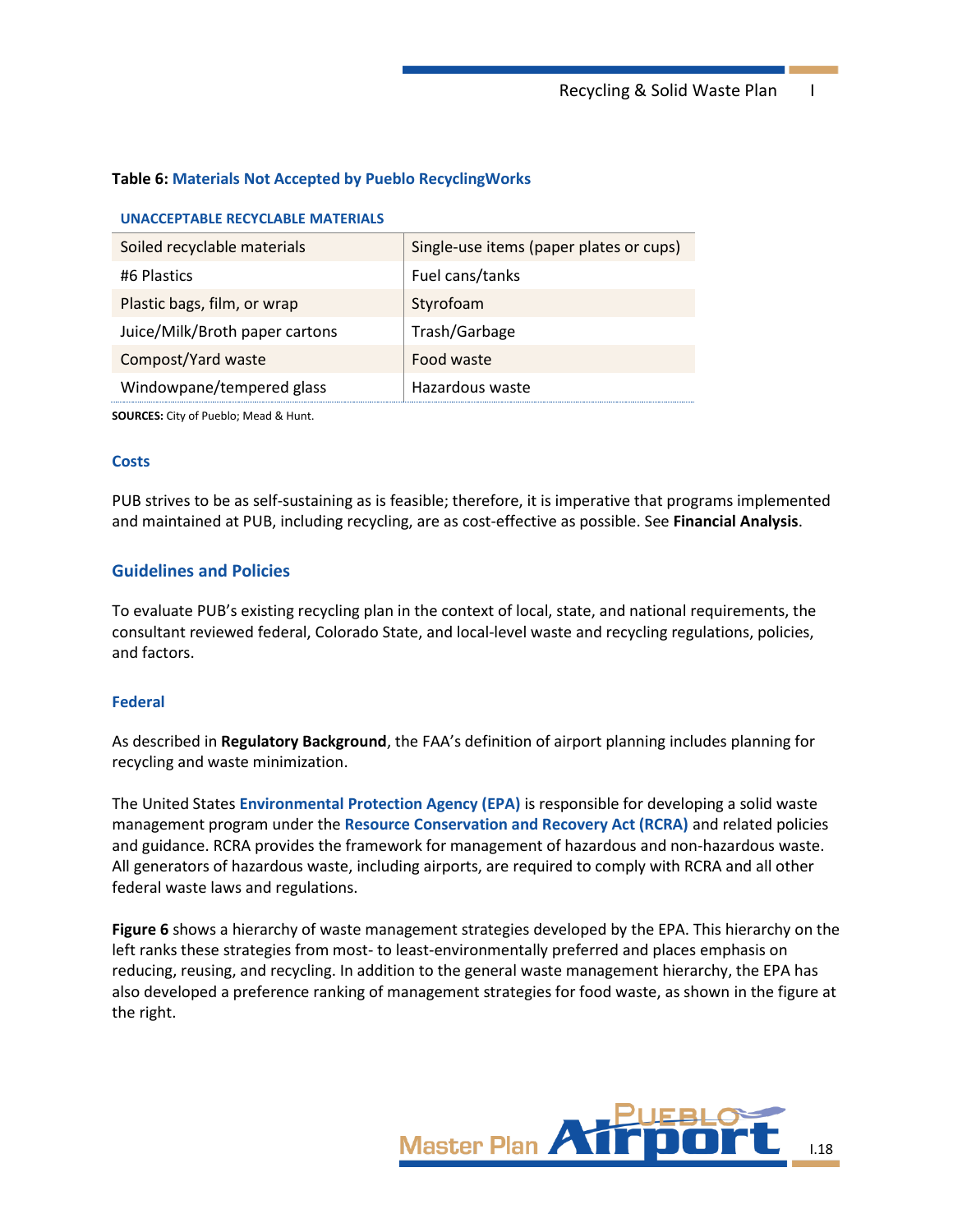

## <span id="page-18-0"></span>**Figure 6: Waste Management and Food Recovery Hierarchies**

**SOURCE**: United States Environmental Protection Agency, (Waste Management Hierarchy n.d.), (Food Recovery Hierarchy n.d.)

#### **State**

The State of Colorado adopted the *Colorado Integrated Solid Waste & Materials Management Plan* in August 2017 as a roadmap for solid waste management in the state. The Plan introduced a series of goals to evaluate diversion measures across the state:

- **28 percent diversion by 2021**
- **35 percent diversion by 2026**
- **45 percent diversion by 2036.**

To meet these diversion goals, the Front Range Region is required to achieve higher standards than the rest of the State. The goals of the Front Range Region are to collectively achieve:

- **32 percent diversion by 2021**
- **39 percent diversion by 2026**
- **51 percent diversion by 2036.**

The Plan additionally notes that the majority of waste generated throughout the state originates from the "Front Range Region". Counties in the Front Range are characterized in the Plan with larger population centers and Front Range Counties, such as Pueblo, are more readily able to reach the diversion goals of the state largely due to local support and closer proximity to participating centers. (Burns & McDonnell and Skumatz Economic Research Associates 2016)

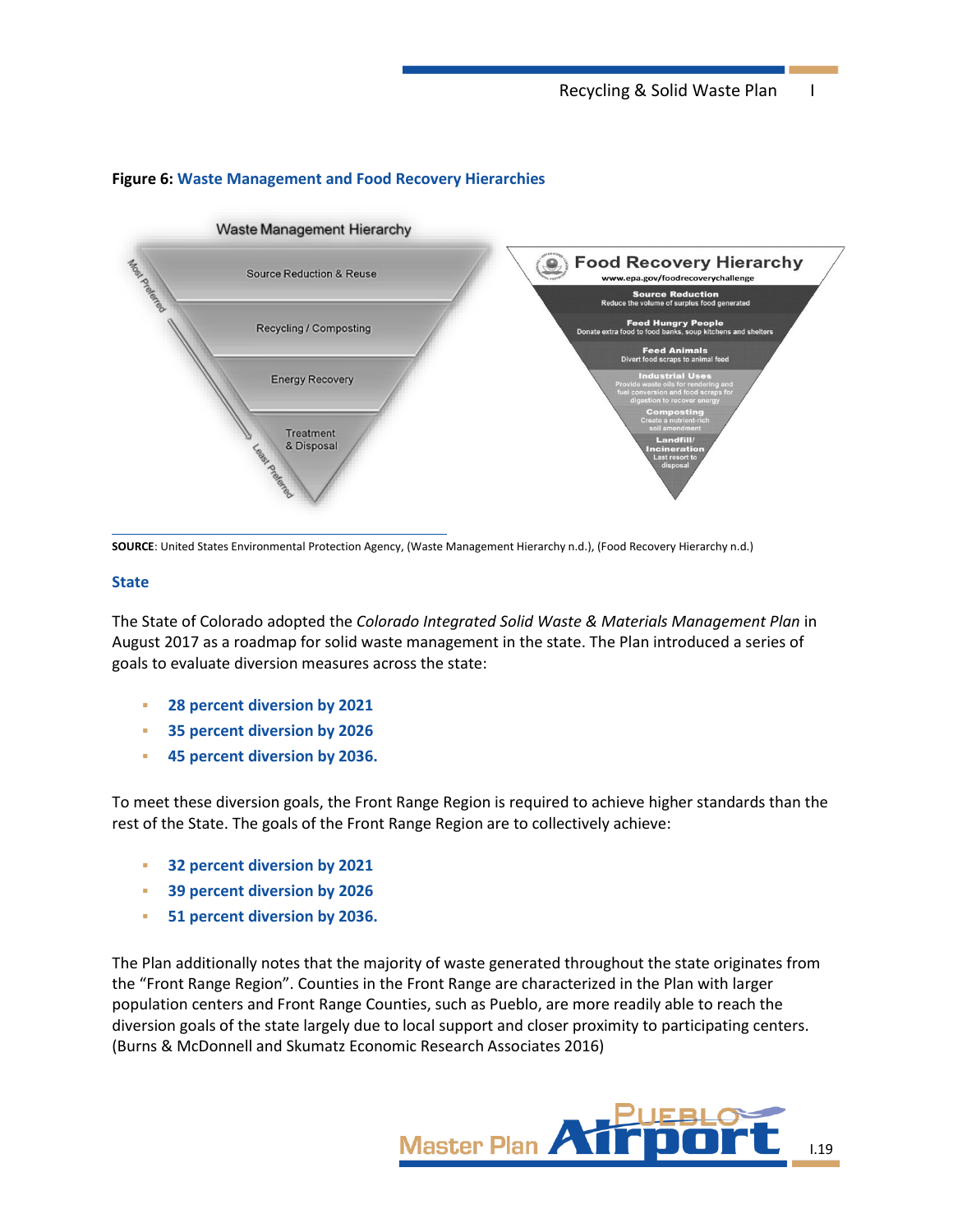#### **Local**

Both Pueblo County and the City of Pueblo offer recycling management through Pueblo RecyclingWorks. Items currently accepted by the program are listed in **[Table 5](#page-16-0)**. RecyclingWorks does not directly collect waste or recycling; instead, it serves as a drop-off point for waste haulers and private users. Waste contractors including C & C Disposal, Pueblo Disposal, and Roots Recycling offer a range of residential and commercial options for residents of Pueblo County. The *Colorado Integrated Solid Waste & Materials Management Plan*, however, identifies Pueblo County as a potential area with gaps in recycling access. This consideration makes recycling at PUB more difficult, but not altogether impossible.

Based on the availability of residential and commercial recycling, this plan assumes the residents of the communities surrounding PUB, and therefore its employees and visitors, have been exposed to recycling, receive on-going messaging about its importance, and are generally supportive of recycling efforts.

## **7. Review of Waste Management Contracts**

The FAA memorandum titled "Guidance on Airport Recycling, Reuse, and Waste Reduction Plans" explains that the purpose of reviewing waste management contracts is to "identify opportunities for improving (waste) program scope and efficiency, as well as identify constraints."

Contract information for SkyWest and TSA tenant areas were reviewed as part of this study for provisions related to waste management. These contracts detail general housekeeping requirements and related expectations for managing trash; they provide no specific information about or requirement to reduce waste or recycle outside of federal, state, and local regulations. The contracts do not necessarily impede recycling or other waste management strategies, but neither do they explicitly require conformance with or support of any future airport-related waste efforts.

The waste service provider, Waste Connections, is contracted and funded by the City for waste pickup at all its facilities, including PUB. Any changes to contract language or fees would be processed through the City and not airport staff.

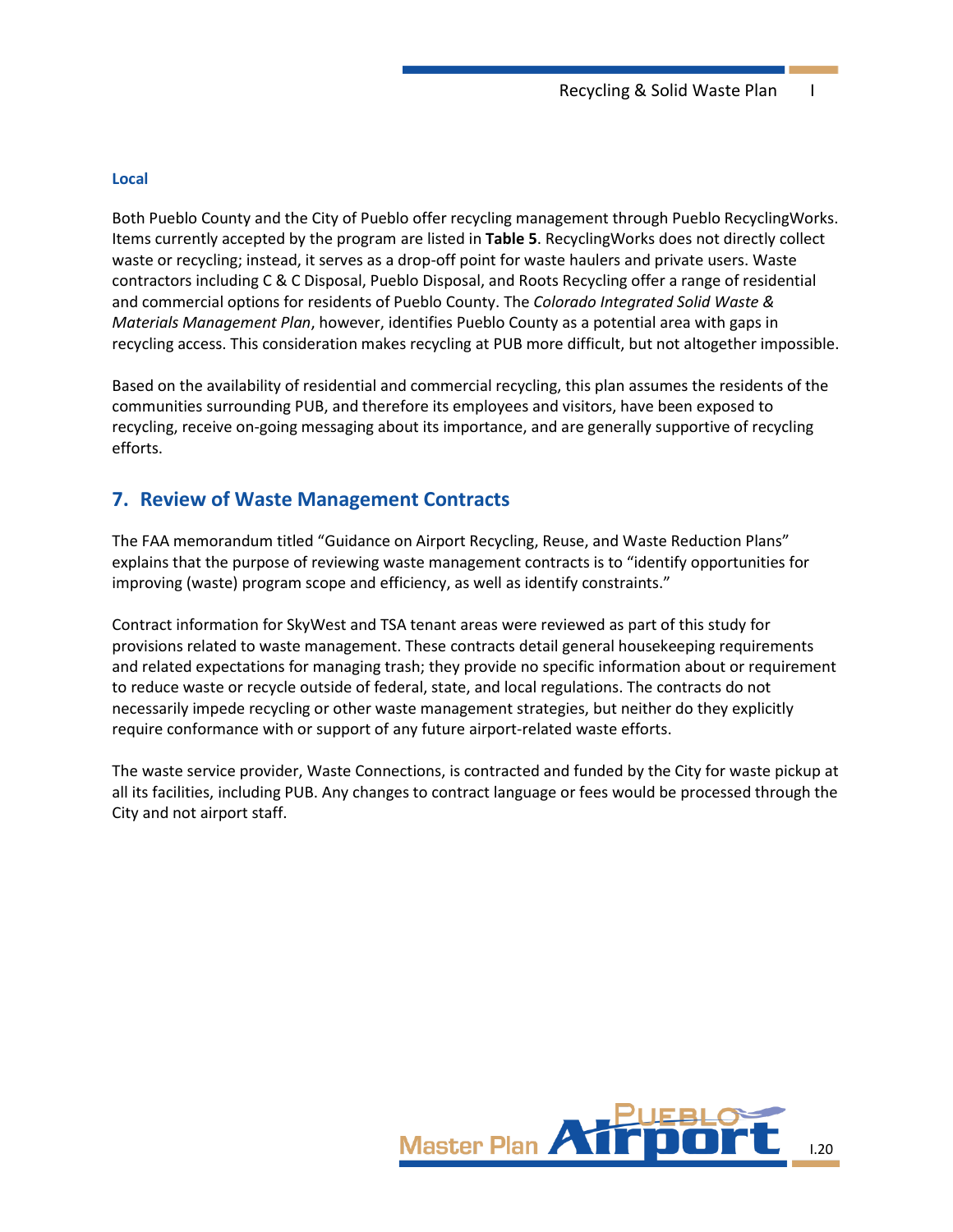## **8. Financial Analysis**

According to the FAA memo "Guidance on Airport Recycling, Reuse, and Waste Reduction Plans," an analysis of the financial aspects of waste management assists airport sponsors in determining the cost versus benefit of all existing and proposed enhancements to an airport's practices and should include capital costs, physical infrastructure, transport, and labor.

The estimated cost for collection and disposal per cubic yard under Waste Connections for waste collection of PUB's two dumpsters came to \$15.01. The size of dumpsters and the frequency at which they are serviced represents a significant contributor to the average cost per cubic yard, and a reduction of either or both factors would reduce the total spend. A reduction in dumpster size and or servicing frequency would allow a shift to recycling without changing the total cost of the program. Reduction and reuse practices would further lower the program's cost, as these materials would not need to be recycled or landfilled.

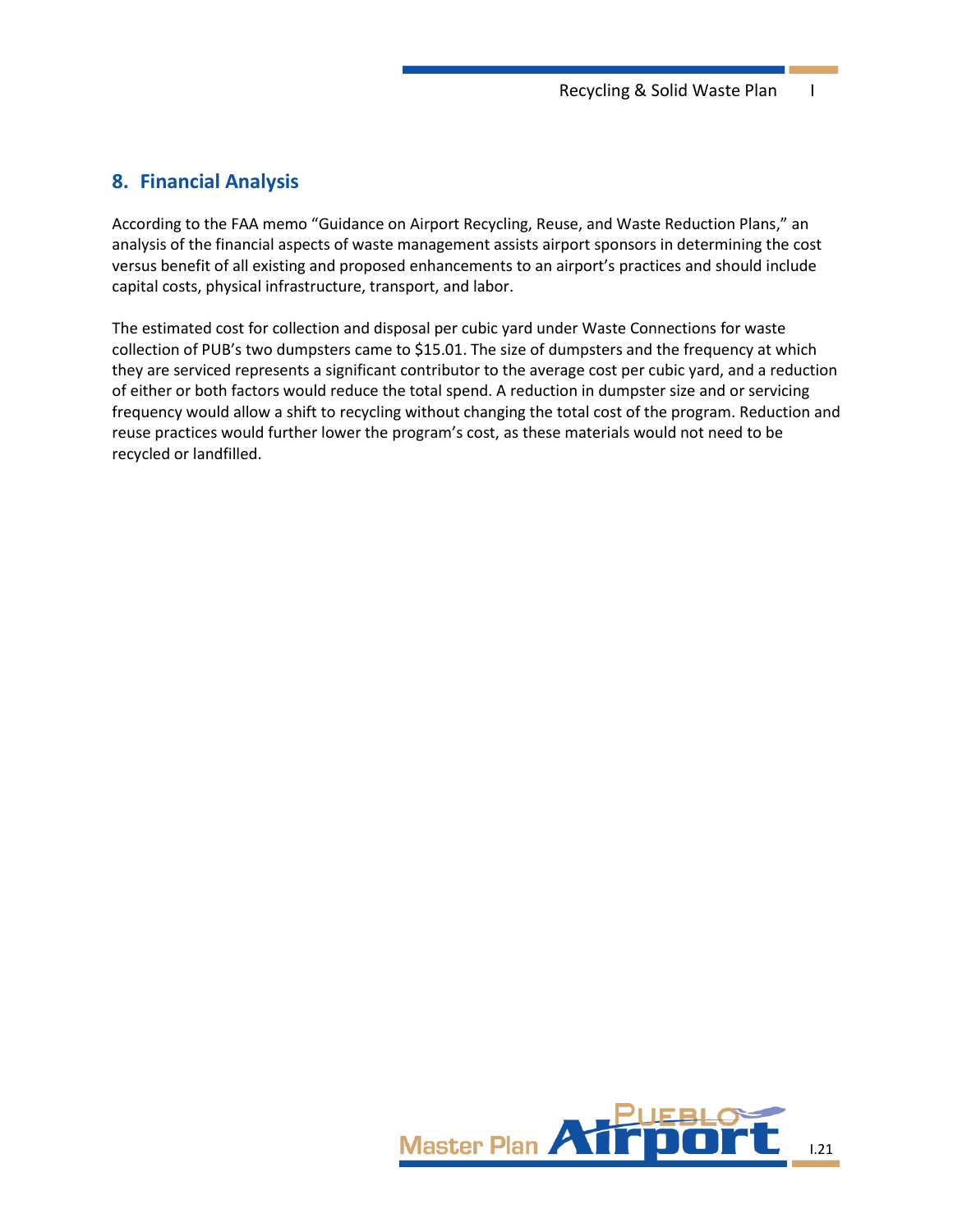## **9. Resources**

#### **Citations**

#### **Sources**

Burns & McDonnell, and Skumatz Economic Research Associates. 2016. *Colorado Environmental Records: Colorado Integrated Solid Waste & Materials Management Plan.* June. Accessed January 2021. https://oitco.hylandcloud.com /Pop/docpop/docpop.aspx *Pueblo RecyclingWorks: City of Pueblo.* https://www.pueblo.us/2255/ Pueblo-RecycleWorks

#### **Images**

Earth, Google. n.d. Satellite Imagery - 2019. Google. Environmental Protection Agency. n.d. *Food Recovery Hierarchy*. Environmental Protection Agency. —. n.d. Waste *Management Hierarchy*. Environmental

Protection Agency. NordNordWest. 2009. *Colorado County Map*. Wikipedia.

#### **References**

Federal Aviaton Administration. September 30, 2014. *Guidance on Airport Recycling, Reuse, and Waste Reductions Plans*. Memorandum, U.S. Department of Transportation. *Recycling: Pueblo County.* https://county.pueblo.org/pub lic-health/recycling

#### **Additional Reading**

Environmental Protection Agency. n.d. *Sustainable Materials Management: EPA*. Accessed December 2019. https://www.epa.gov/smm/su stainable-materialsmanagement-non-hazardousmaterials-and-wastemanagement-hierarchy Federal Aviation Administration. 2019. *Airport Recycling, Reuse, and Waste Reduction*. February 5. Accessed December 2019. https://www.faa.gov/airports/ environmental/airport\_recycli ng/ Turner, Morgan E. 2018. *Airport Waste Management and Recycling Practices*. Madison, WI: The National Academies of Sciences, Engineering, and Medicine.